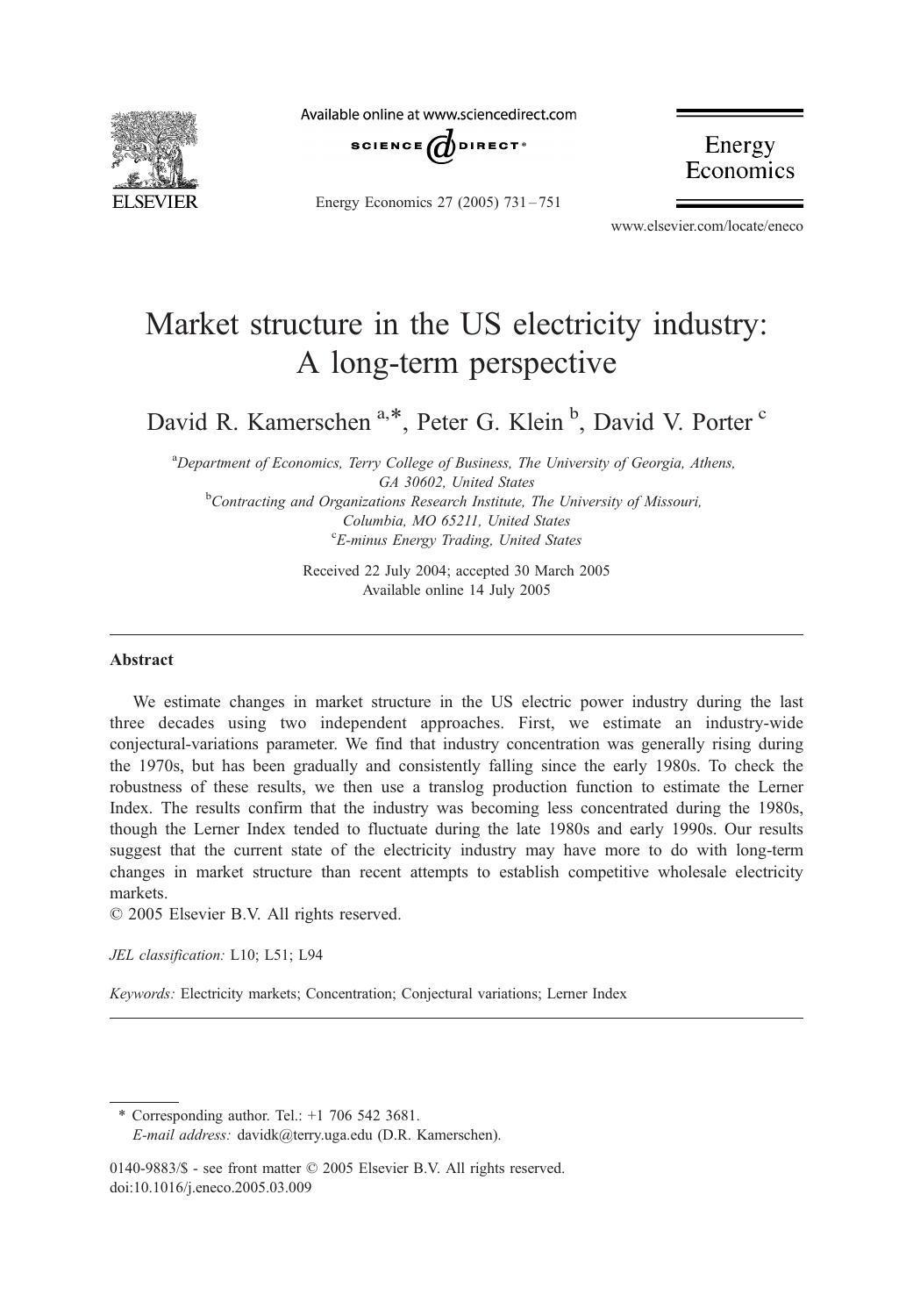# 1. Introduction

Since the 1930s electric utilities have been regulated by the states in which they provide service. Nominal and real electric prices dropped from 1930 to 1960 as power plants became larger and more efficient and fuel costs fell. This changed in the 1970s, as fuel prices, especially oil, soared. The Department of Energy was created in 1977 along with an independent regulatory authority, the Federal Energy Regulatory Commission, that assumed most of the statutory duties of the former Federal Power Commission. The 1978 Public Utility Regulatory Policies Act (PURPA) was passed to deal with these fuel constraints, and subsequently large utilities began facing competition from small independent producers and their own large industrial customers.<sup>1</sup>

Congress formally deregulated the wholesale electric market with the Energy Policy Act of 1992. $^2$  On April 1, 1998, the largest electric power market in the US, California, further pushed competition by allowing utility ratepayers to buy from any supplier they choose. At the time, other states such as Massachusetts, New Hampshire, New Jersey, New York, Oregon, Pennsylvania, and Rhode Island were in various states of restructuring their electricity markets. According to the Department of Energy's (DOE) September 2000 deregulation update, twenty-three states had enacted deregulation legislation, while another twenty had orders pending or ongoing legislative deregulation investigations. However, while by 2005, eighteen states had deregulated, they did so by retaining control of the "wires" or delivery side of the business, but removing restrictions on the generation and sale of electricity ([Smith, 2005\)](#page-20-0).

Recent research on electric-market competition has generally focused on the effects of introducing formal markets for wholesale power<sup>3</sup> and price spikes and supply problems in California in 2000–2001 and elsewhere. These studies raise questions about the effectiveness of these markets. However, there is relatively little evidence on the longterm trends in the market structure of the US electricity industry following the oil shocks of the 1970s. If concentration, strategic interaction, and other market characteristics are affected by technology, firm organization and governance, the legal environment, and similar factors besides the creation of formal wholesale markets, then a broader perspective may be necessary to understand the effects of recent policy changes on market structure and performance.<sup>4</sup>

We examine market structure in the US electric utility industry from the 1970s to the 1990s. Our results are interesting. First, using a conjectural-variations (CV) approach, we find that electricity markets became less concentrated beginning in the 1980s, with little

<sup>&</sup>lt;sup>1</sup> Their response was to fight the new Carter-inspired competition all the way to the U.S. Supreme Court, eventually losing in the early 1980s.

<sup>&</sup>lt;sup>2</sup> Throughout the paper we use the term "deregulation" as shorthand for the introduction of limited marketbased incentives into wholesale or retail markets. Obviously we do not refer to complete deregulation, but rather the partial deregulation characterizing most restructuring programs.

<sup>&</sup>lt;sup>3</sup> See, e.g., [Wolfram, 1999.](#page-20-0)<br><sup>4</sup> [Danielsen et al. \(1999\),](#page-19-0) for example, show how the effects of restructuring depend on courts' attitude toward contractual breaches. When restructuring alters the existing "regulatory compact", electricity-market participants increasingly look to renegotiate contractual agreements signed under previous regulatory regimes (to reduce stranded costs, for instance).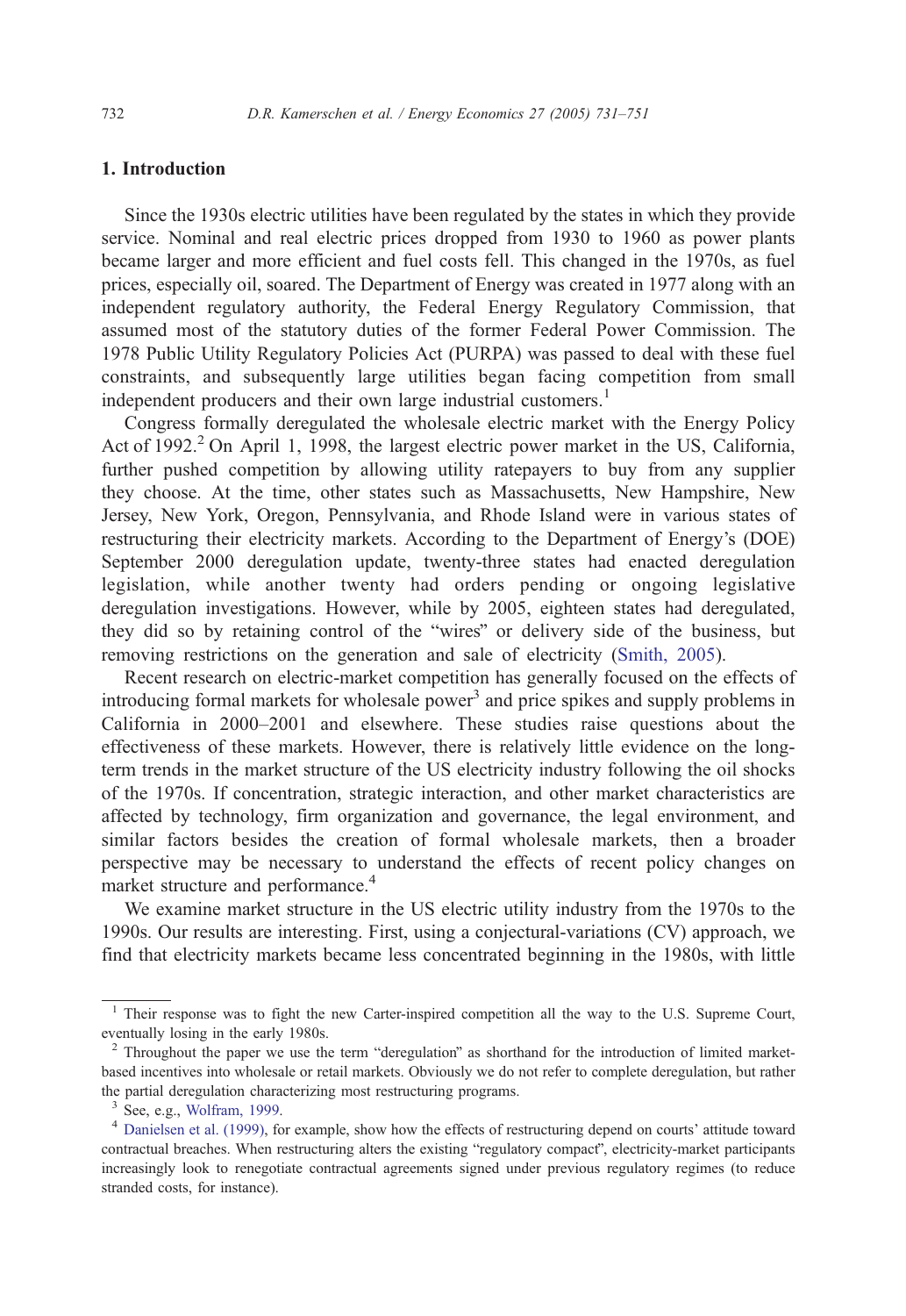change in the trend following the reforms of the 1990s. Second, we use a structural model to estimate a Lerner Index for US electricity markets for part of our sample period, 1981– 1998. The Lerner approach largely confirms the results of the CV approach; namely, electricity markets became less concentrated during the 1980s (with mixed results during the 1990s). In short, changes in the industry prior to the 1990s—primarily technological change, combined with modest deregulation—appear to have had a greater impact than previously acknowledged. This suggests that the creation of wholesale (and later retail) markets for electricity should not be characterized as a radical innovation, but rather the continuation of a secular trend.

The remainder of the paper is organized as follows. Section 2 outlines the conjecturalvariations framework we use here. Section 3 applies this framework to the US electricity and presents our estimates. Section 4 presents our structural analysis, describing the translog production function and providing our estimates of market concentration.

## 2. Conjectural-variations models of industry structure

The conjectural-variations approach is easily illustrated with a standard Cournot model. Consider a symmetric Cournot game with a homogeneous product where  $q =$ industry output,  $p(q)$  is the industry inverse demand curve, and costs are given by  $c(q)$ . Firm i's reaction function is given by differentiating the profit function  $\pi_i$  with respect to  $q_i$ :

$$
\frac{d\pi_i}{dq_i} = p + \frac{dp}{dq}q_i - \frac{dc}{dq_i} = 0.
$$
\n(1)

Firm *i*'s conjectural variation describes its belief about how other firms' output will change in response to a change in its output. To incorporate this belief, Eq. (1) can be rewritten as follows:

$$
\frac{d\pi_i}{dq_i} = p + \frac{dp}{dq} \frac{dq}{dq_i} q_i - \frac{dc}{dq_i} = 0.
$$
\n(2)

The difference between (1) and (2) is that  $q_i$  is multiplied by

$$
\frac{\mathrm{d}q}{\mathrm{d}q_i} = 1 + \frac{\mathrm{d}q_{-i}}{\mathrm{d}q_i},\tag{3}
$$

where  $q_{i}$  denotes the joint output of all firms other than i. Eq. (3) shows that there are two effects on industry output when firm  $i$  increases its output: the direct effect of firm  $i$ increasing output, and an indirect effect when the other firms change their output in response to firm *i*. Let  $v_i$  be firm *i*'s belief—correct or not—about the other firms' reactions to its action. Call  $v_i = dq_{i}/dq_i$  the conjectural variation for firm i. That is,

$$
\frac{\mathrm{d}q}{\mathrm{d}q_i} = 1 + v_i. \tag{4}
$$

Substituting (4) into (2) yields

$$
\frac{\mathrm{d}\pi_i}{\mathrm{d}q_i} = p + \frac{\mathrm{d}p}{\mathrm{d}q} (1 + v_i) q_i - \frac{\mathrm{d}c}{\mathrm{d}q_i} = 0.
$$
\n<sup>(5)</sup>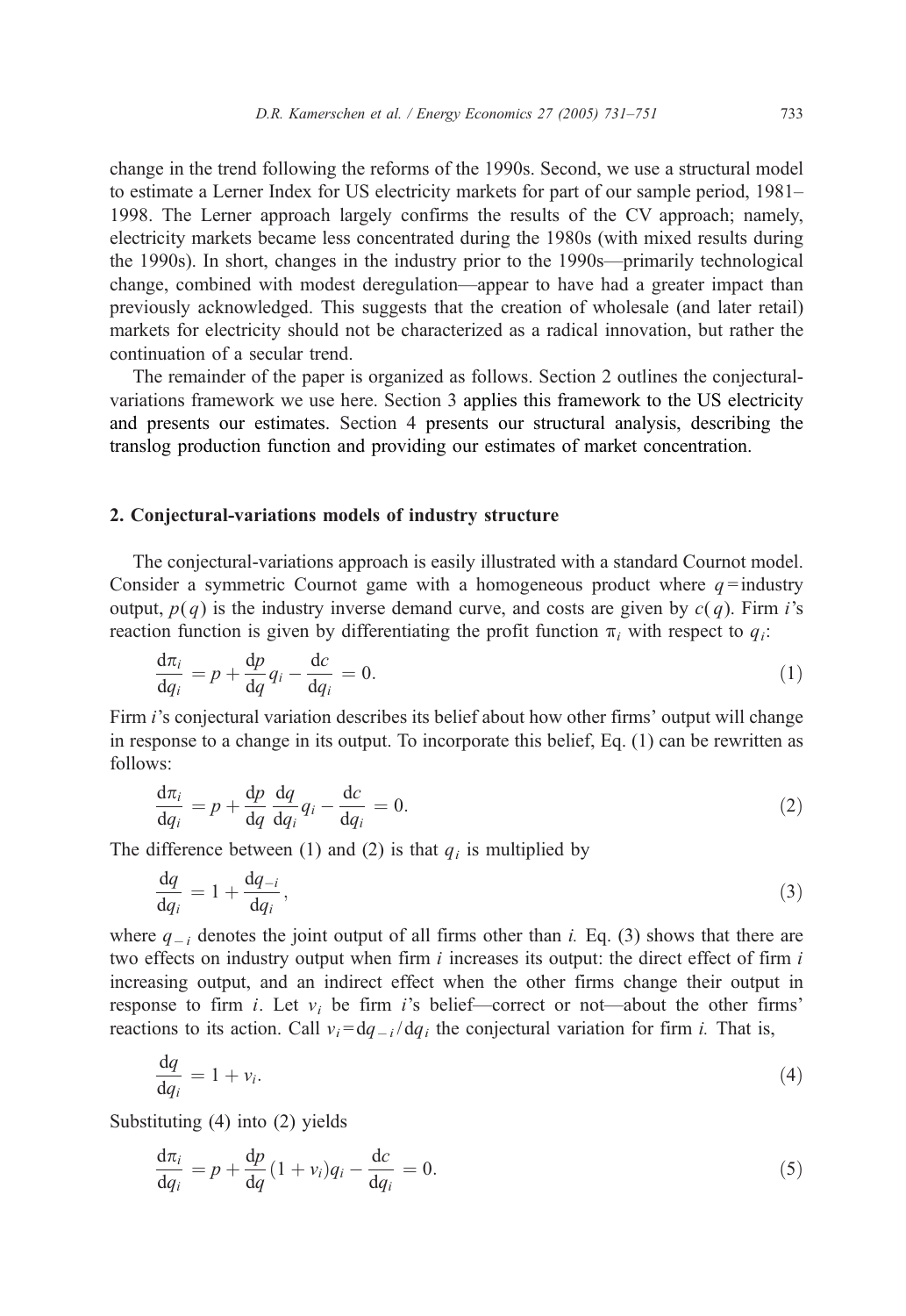There are three ways to interpret the structure of the industry, depending on the value of the conjectural variation term.

- (1)  $v_i = 0$ . This represents the Cournot-Nash equilibrium. Firm *i* believes that if it increases output, its rivals will not respond.
- (2)  $v_i = -1$ . This is the perfectly competitive assumption. When  $v_i = -1$ , firm *i* believes that an increase in its output will be matched by a decrease in the output of the other firms. A change in output by one firm will leave industry output unchanged. If all firms hold this conjecture, then industry output will be at the perfectly competitive level. Firms believe that an increase in their own output will not affect the price they receive.
- (3)  $v_i = +1$ . This is the monopoly assumption: firm *i* believes that its rivals will exactly match any output changes. In a two-firm game, the industry output will be the monopoly level. In an *n*-firm game  $v_i = n - 1$  yields the monopoly output.<sup>5</sup>

[Iwata \(1974\)](#page-19-0) proposed a method for estimating the conjectural variation parameter for an entire industry. It was the first attempt to provide an objective numerical measure of industry-wide market structure rather than a descriptive measure. He studied the Japanese flat-glass industry from 1956 to 1965 and presented a statistical test to (1) determine if the conjectural variation parameter was a specified value, and (2) test the hypothesis that a certain type of collusion between firms was present. In his model, the profit-maximizing behavior for all the individual firms in a given industry is

$$
p + \frac{\mathrm{d}p}{\mathrm{d}q} \left(1 + v_j\right) q_j - m c_j = 0, \tag{6}
$$

where  $j = (1, \ldots, n)$ , and  $mc_j = dC_j/dq_i$ . If the price elasticity of demand is written as  $\eta$ , then (6) can be re-written as

$$
p + \frac{1}{\eta} \frac{p}{q} (1 + v_j) q_j - m c_j = 0,
$$
\n(7)

for the entire industry where  $j = (1, \ldots, n)$ . The market share of firm *i*,  $q_j / q$ , can be expressed as

$$
\frac{q_j}{q} = \frac{\eta}{p} \times \frac{mc_j - p}{1 + v_j}.
$$
\n(8)

The individual firms' output shares on the left-hand side should sum to one. Eq. (8) can be re-written as

$$
p = \left(\eta \sum \frac{mc_j}{1 + v_j}\right) \bigg/ \left(\eta \sum \frac{1}{1 + v_j} + 1\right). \tag{9}
$$

<sup>5</sup> This class of models has been criticized for failing to explain how firms form their beliefs. [Daughety \(1985\)](#page-19-0) responds to this criticism by suggesting that an "infinite regress" could lead to the beliefs assumed by static gametheoretic models. Infinite regress describes the situation where Firm 1's manager tries to think about what Firm 2's manager thinks about what Firm 1's manager is thinking and so on. In such a situation, Daughety shows that each firm chooses to maximize profits based on output levels, and the Cournot conjecture is appropriate.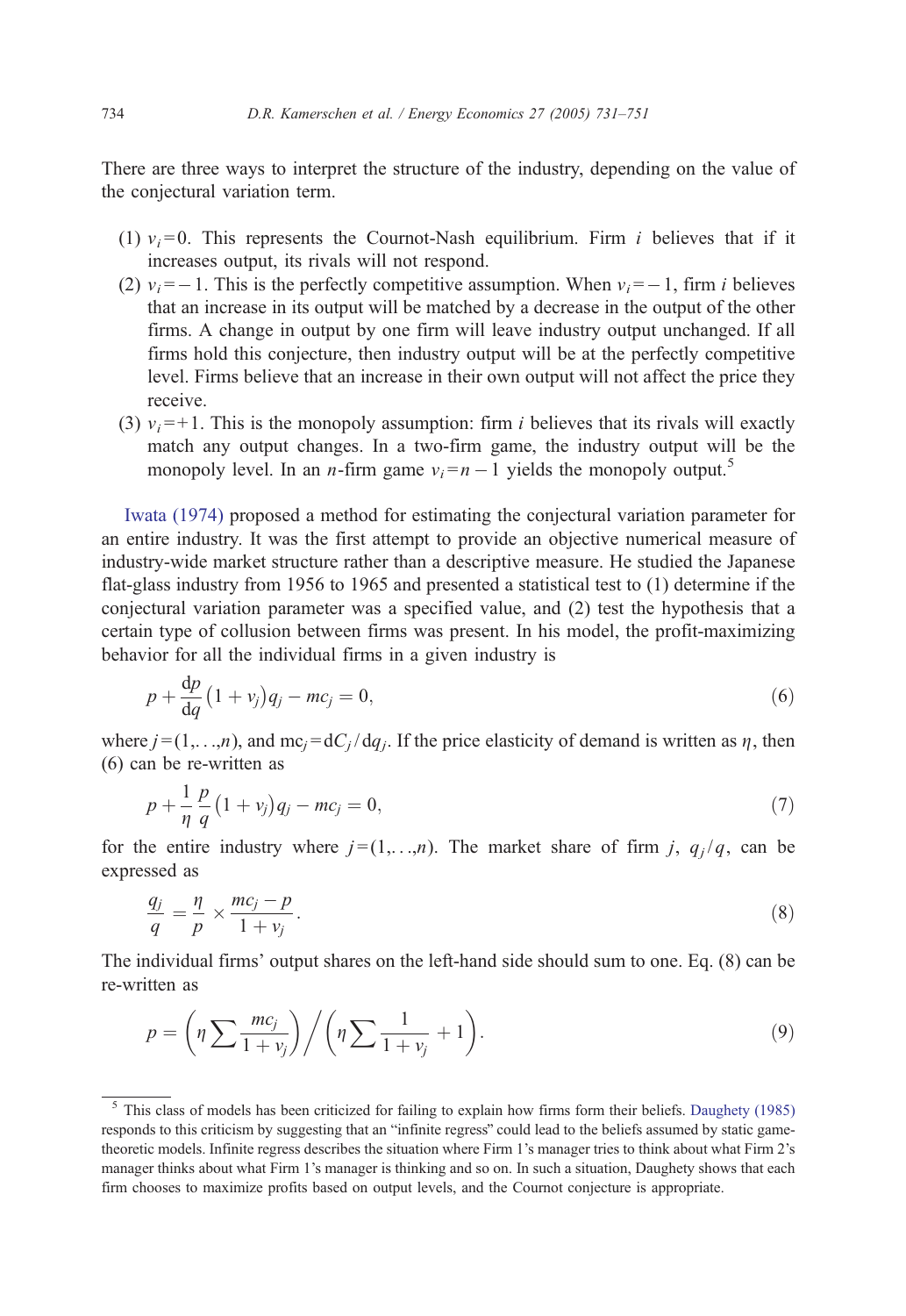The market price level can be expressed in terms of three factors, the price elasticity of demand  $(\eta)$ , the marginal costs of the individual firms  $(mc<sub>i</sub>)$ , and the conjectural variation term  $(v_i)$ .

Rewriting Eq. (7) in terms of  $v_i$ ,

$$
v_j = \eta \frac{mc_j - p}{p} \frac{q}{q_j} - 1,\tag{10}
$$

shows that the conjectural variation term is a function of the price elasticity of demand  $(\eta)$ , the individual firm's marginal cost  $(mc<sub>i</sub>)$ , and each firm's market share  $(q/q<sub>i</sub>)$ .

Market shares can readily be compiled from industry sales data. However, the individual firm's marginal cost  $(mc<sub>i</sub>)$  and the price elasticity of demand for the industry must be estimated. Iwata makes two simplifying assumptions. First, he assumes that the demand function is log-linear. Consequently, the demand elasticity estimate will be constant, regardless of the level of demand. Second, the marginal cost  $(mc_i)$  of each firm is assumed to be constant with respect to short-run output variations.

[Appelbaum \(1982\)](#page-18-0) uses a similar approach to estimate the conjectural-variation parameter for four US industries, rubber, textile, electrical machinery, and tobacco.<sup>6</sup> Appelbaum provides a measure of the degree of oligopolistic power of an individual firm, and creates an index to measure the degree of oligopoly in a particular industry. His model is based on an oligopolistic industry consisting of s firms. The s firms use n inputs,  $x = (x_1, \ldots, x_n)$  to produce a homogenous output y. The cost function of the *j*th firm is  $C^j = C^j(q^j, w)$  where q<sup>*i*</sup> is the *j*th firm's output, and w is a vector of input prices. The industry faces market demand schedule

$$
q = J(p, z),\tag{11}
$$

where p is the price of q, and z is a vector of exogenous variables such as the prices or quantities of other inputs or outputs consumed by the demanders of output  $q$ .

Appelbaum invokes Shephard's lemma to derive input demand functions. He assumes that all of the firms in the industry are price takers on the input side. Perfectly competitive input markets are the critical assumption of his model. According to Shephard's lemma,

$$
x^{j} = \partial C^{j}(q^{j}, w)/\partial w, \qquad j = 1, ..., s.
$$
 (12)

The jth firm's profit maximization is

$$
\max[pq^{j} - C^{j}(q^{j}, w) : q = J(p, z)],
$$
\n(13)

and

$$
q = \sum_{j=1}^{s} q^j \tag{14}
$$

<sup>6</sup> [Fischer and Kamerschen \(2003\)](#page-19-0) use this approach for an analysis of the US airline industry.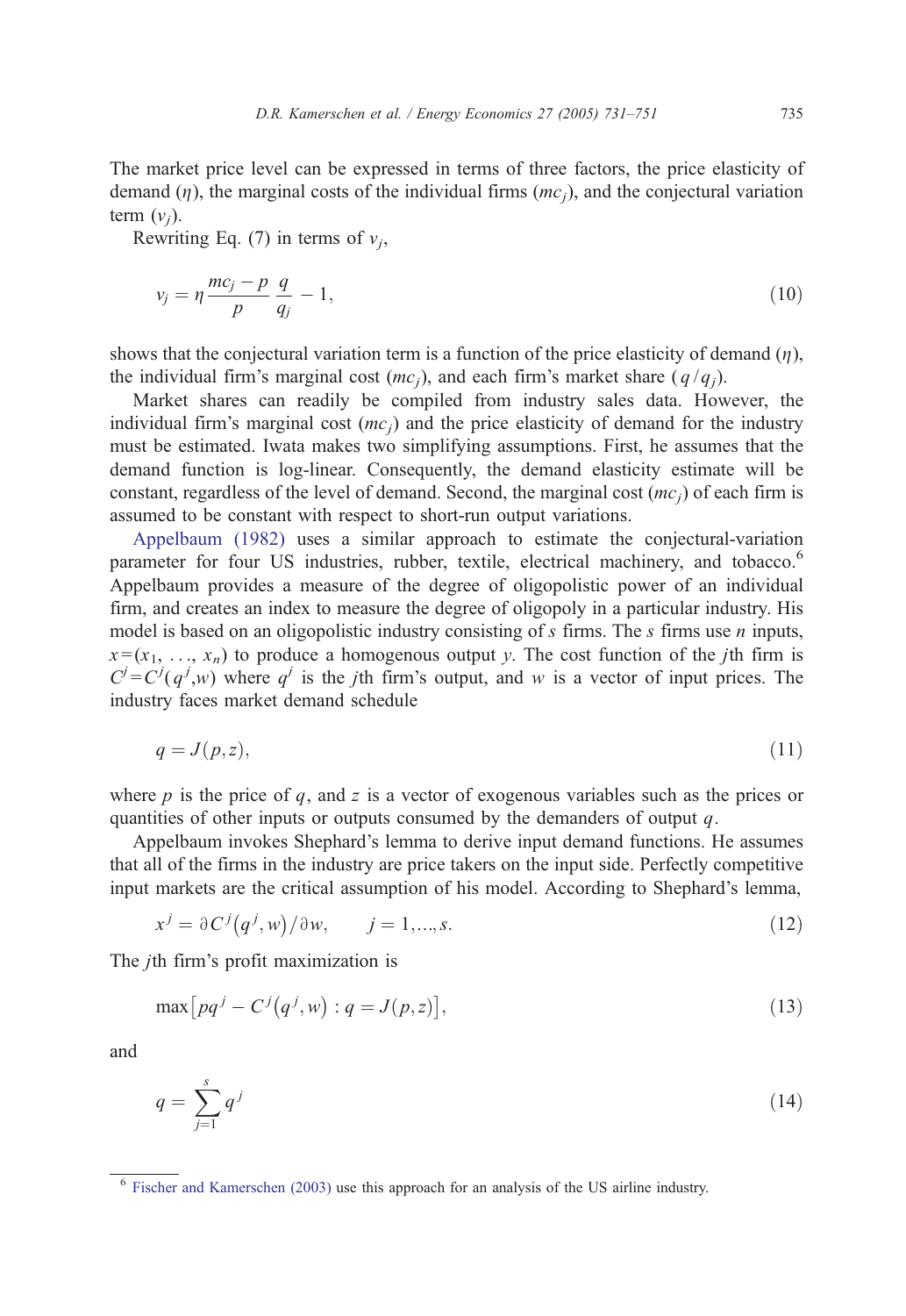is industry supply. This means the profit-maximization first-order conditions are

$$
p(1 - \theta^{j} \epsilon) = \partial C^{j}(q^{j}, w) / \partial q_{j}, \qquad (15)
$$

where  $\theta^j$ , defined as  $\theta^j = (\partial q/\partial q^j)(q^j/q)$ , is the conjectural elasticity of industry output with respect to the *j*th firm's output and  $\epsilon$ , defined as  $\epsilon =-(\partial p / \partial q)(p / q)$ , is the absolute value of the inverse market demand elasticity.  $\theta^j$  is equal to  $(1+v_j)$ , which is one plus each firm's conjectural variation. According to (15) the firm equates its perceived marginal revenue to its marginal cost.

The Cournot, perfectly competitive and monopoly values of  $\theta^{j}$  must be considered. The  $(q^{j}/q)$  portion of  $\theta^{j}$  is each firm's output share. In the Cournot case,  $(\partial q/\partial q^{j})=1$ , and  $\theta^{j}$  is each firm's output share. In the perfectly competitive case,  $(\partial q / \partial q^{j}) = 0$ , and therefore  $\theta^{j} = 0$ . In the monopoly case, the entire industry will produce the same output as a single profit-maximizing firm,  $q = q^{j}$ , and  $\theta^{j} = 1$ . Rewriting (15) and defining

$$
a_j = \left[ p - \partial C^j \left( q^j, w \right) / \partial q_j \right] / p = \theta_j \epsilon, \tag{16}
$$

as the degree of monopoly power of the jth firm allows us to make some inferences about the magnitude of  $\alpha_j$ . We know that marginal costs are nonnegative,  $\alpha_j \geq 0$ . Since  $\alpha_j$  is composed of the inverse elasticity of demand 0, and conjectural elasticity  $\theta^j$ , then  $\alpha_j \leq 1$ . In the inverse elasticity of demand, 0 will always be less than one, and only in the case of a pure monopolist will  $\theta^{j} = 1$ , resulting in an upper bound of  $\theta^{j} \leq 1$ .

We can aggregate (16) to determine the degree of monopoly power of the entire industry,

$$
L = \sum \left[ \left( p - mc_j \right) / p \right] s_j = \sum_j a_j s_j = \sum_j \theta^j \epsilon \tag{17}
$$

where  $s_j = (\partial q / \partial q^j)$ , and mc<sub>j</sub> is the marginal cost of the *j*th firm. This industry measure is very similar to the approach by [Cowling and Waterson \(1976\).](#page-19-0) Since  $\theta^{j} = (\partial q / \partial q^{j})(q^{j})$  $q$ )=( $\partial q / \partial q^{j}$ ) $s_j$ , the far right-hand term of (17) can be rewritten as

$$
L = \sum_{j} \frac{\partial q}{\partial q^{j}} s_{j}^{2} \epsilon. \tag{18}
$$

The measure of industry oligopoly power is equal to the sum of squared firm shares weighted by the firm's conjectural elasticity, and multiplied by the inverse demand elasticity.

If firm-specific input and output time series are available for the industry, the full model can be estimated by the systems  $(11)$ ,  $(12)$ , and  $(15)$ . Since firm-specific data are much more difficult to find, Appelbaum assumes that firms have linear and parallel expansion paths so that he can use aggregate data instead. In other words, the firms' cost functions are in Gorman polar form ([Gorman, 1953\)](#page-19-0). With regard to (12), the aggregate demand function for the  $i$ th input is

$$
x_i = \sum_j x_i^j = \sum_j \partial C^j (q^j, w) / \partial w_i, \quad i = 1, ..., n.
$$
 (19)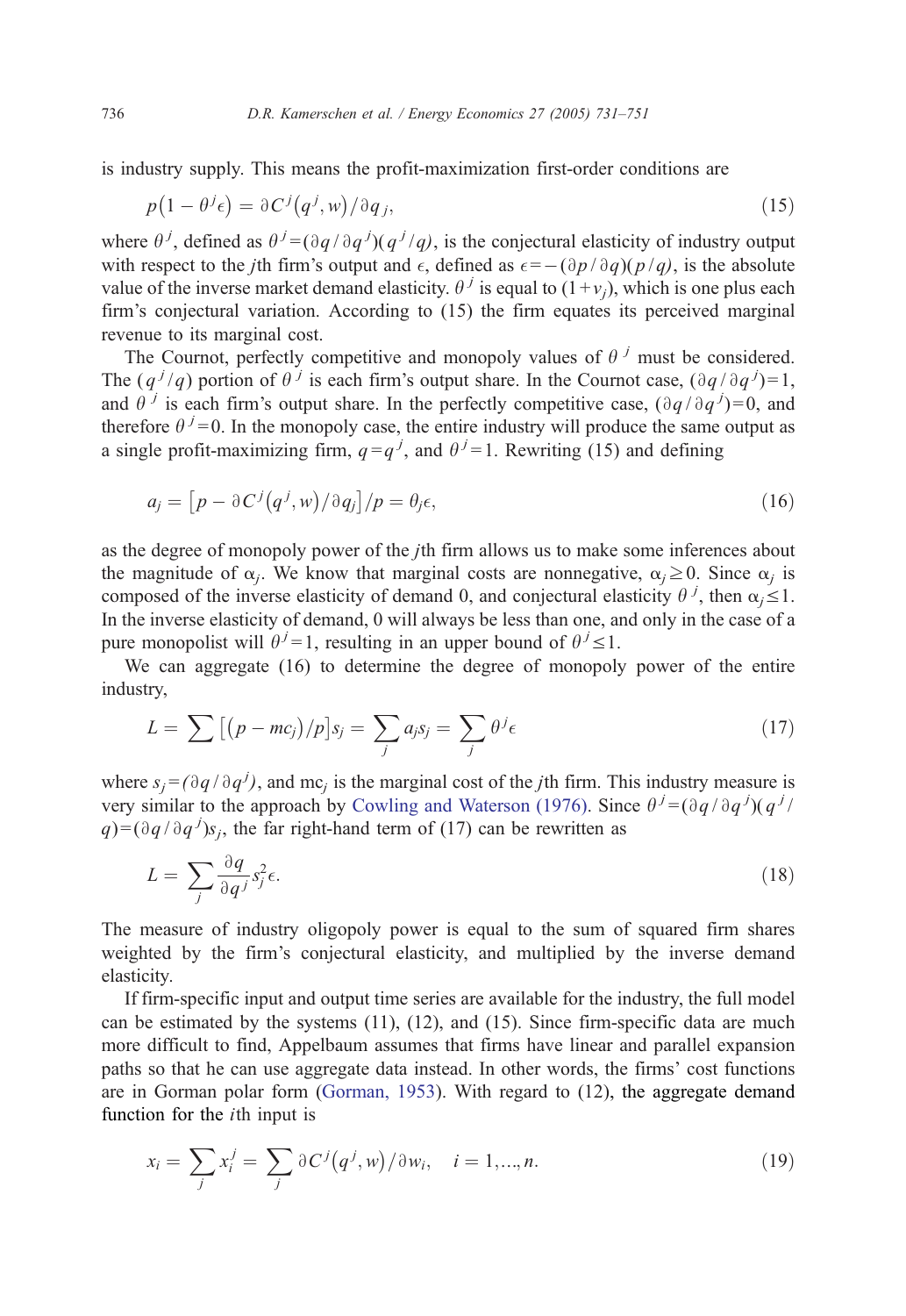Firms' cost functions, which are of Gorman polar form and have linear and parallel expansion paths, take the form

$$
C^{j}(q^{j}, w) = q^{j}C(w) + G^{j}(w), \qquad j = 1,...,s.
$$
\n(20)

According to [Blackorby, Primont, and Russell \(1977\),](#page-19-0) if the cost functions are of Gorman polar form, firms' marginal costs will be constant and equal across firms. Due to this assumption, the aggregate input demand functions will be

$$
x = q[\partial C(w)/\partial w] + \sum_{j} \partial G^{j}(w)/\partial w,
$$
\n(21)

and can be expressed in aggregate industry variables rather than firm-specific data.

Given (21), if we assume that  $\theta^{j}$  are the same for all firms in the industry, then (15) will become  $p(1-\theta \epsilon) = C(w)$  on the aggregate level. This may seem troublesome, because it assumes that all firms behave similarly. Such worries can be assuaged, if we consider the maximizing behavior implied by (15). It means that firms equate their perceived marginal revenues to their marginal cost. If all firms face the same input costs, then in equilibrium, each firm must have the same conjectural elasticities  $(\theta^j)$ . It is not required that the individual firms have the same perceived marginal revenue curves. In equilibrium each firm will move down its respective *curve* until its perceived level of marginal revenues is equal to marginal cost. By this reasoning, we can rewrite the optimality condition in (15) as

$$
p(1 - \theta \varepsilon) = C(w). \tag{22}
$$

The value of  $\theta$  is equal to the output share in the Cournot case, 0 in the perfectly competitive case, and 1 in the monopoly case. The model yields an estimate of  $\theta$  that indicates how far the industry deviates from the perfectly competitive solution in which  $\theta = 0$ . The measure of oligopoly power (17) becomes

 $L = \theta \varepsilon.$  (23)

If the industry is perfectly competitive, the Lerner Index equals zero  $(L=0)$ , since  $\theta = 0$ . If the industry is monopolistic, the Lerner Index equals the inverse elasticity of demand  $(L= 0)$ , since  $\theta = 1$ .

Eqs. (11), (21), and (22) provide the system of optimality equations for the entire industry. Since  $\theta$  is not a constant, but rather a function of the exogenous variables,  $\theta$  is estimated at the equilibrium points as a linear function of the exogenous variables.

# 3. Conjectural-variations estimates for the US electricity industry

# 3.1. Empirical approach

Using Appelbaum's framework for aggregate output and input prices and quantities, we estimate the degree of oligopoly in the US electric utility industry. We assume that the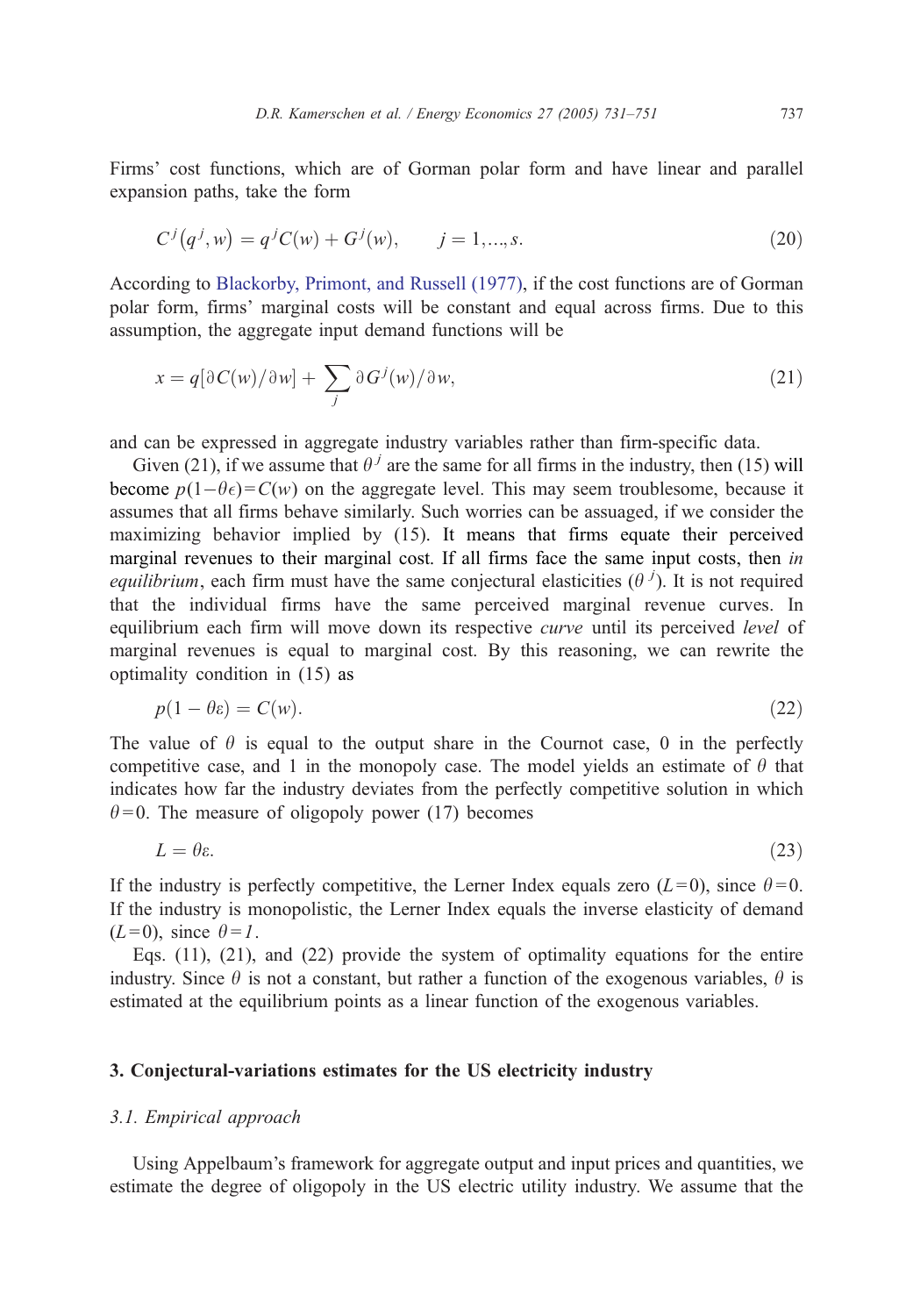input markets are perfectly competitive and that US firms face the same prices for three inputs, labor  $x_l$ , capital  $x_k$ , and fuel  $x_f$ , whose prices are  $w_l$ ,  $w_k$ , and  $w_f$ , respectively.

The electricity demand function is specified as a Cobb-Douglas function

$$
\ln q = a - \eta \ln(p/S) = \rho \ln(y/S),\tag{24}
$$

where S is the implicit GDP price deflator, and  $\nu$  is GDP in current dollars. The demand elasticity is  $(\eta)$  is assumed to be an absolute value and  $\eta = 1/0$ .

The industry cost function is assumed to be a generalized Leontief cost function ([Diewert, 1971\)](#page-19-0), which is a specific version of the Gorman polar form. [Appelbaum \(1979\)](#page-18-0) discusses the advantages of generalized Leontief functions. He chooses this form because it is flexible, and also provides a second-order approximation of a technology that makes no assumption regarding returns to scale. The generalized Leontief cost function has the form

$$
c = \sum_{i} \sum_{j} b_{ij} (w_i w_j)^{1/2} q + \sum_{i} b_i w_i, \quad i, j = K, L, F,
$$
\n(25)

where

$$
b_{ij} = b_{ji} \text{ and } \sum b_i w_i = \sum_j G^j(w). \tag{26}
$$

The equilibrium value of the conjectural elasticity is a function of the exogenous variables  $\theta = \theta(w)$ , which allows  $\theta$  to vary over time with changes in the economy.

The full model for the electric utility industry is

$$
x_K/q = b_{KK} + b_{KL}(w_L/w_K)^{1/2} + b_{KF}(w_F/w_K)^{1/2} + b_K/q,
$$
  
\n
$$
x_L/q = b_{LL} + b_{KL}(w_K/w_L)^{1/2} + b_{LF}(w_F/w_L)^{1/2} + b_L/q,
$$
  
\n
$$
x_F/q = b_{FF} + b_{KF}(w_K/w_F)^{1/2} + b_{LF}(w_L/w_F)^{1/2} + b_F/q,
$$
  
\n
$$
\ln q = a + \ln \eta (p/S) + \rho \ln \left(\frac{y}{S}\right),
$$
  
\n
$$
p = \left[ b_{KK}w_K + b_{LL}w_{LL} + b_{FF}w_F + 2b_{KL}(w_Kw_L)^{1/2} + 2b_{KF}(w_Kw_F)^{1/2} + 2b_{LF}(w_Lw_F)^{1/2} \right] / [1 - \theta/\eta],
$$
\n(27)

where  $\theta$  is linearly approximated as

$$
\theta = A_0 + A_K w_K + A_L w_L + A_F w_F. \tag{28}
$$

Both supply and demand equations appear simultaneously in the system and require a simultaneous estimation technique. The model (27) is assumed to be stochastic because of errors in optimization. The additive disturbance term of the  $i$ th equation at time  $t$  is defined as  $e_i(t)$ ,  $t = 1, \ldots, T$ . The column vector of disturbances at time t is defined as  $e_t$ . The vector of disturbances is assumed to be joint normally distributed with mean vector zero and nonsingular covariance matrix  $\Omega$ . The model is simultaneously estimated by the full-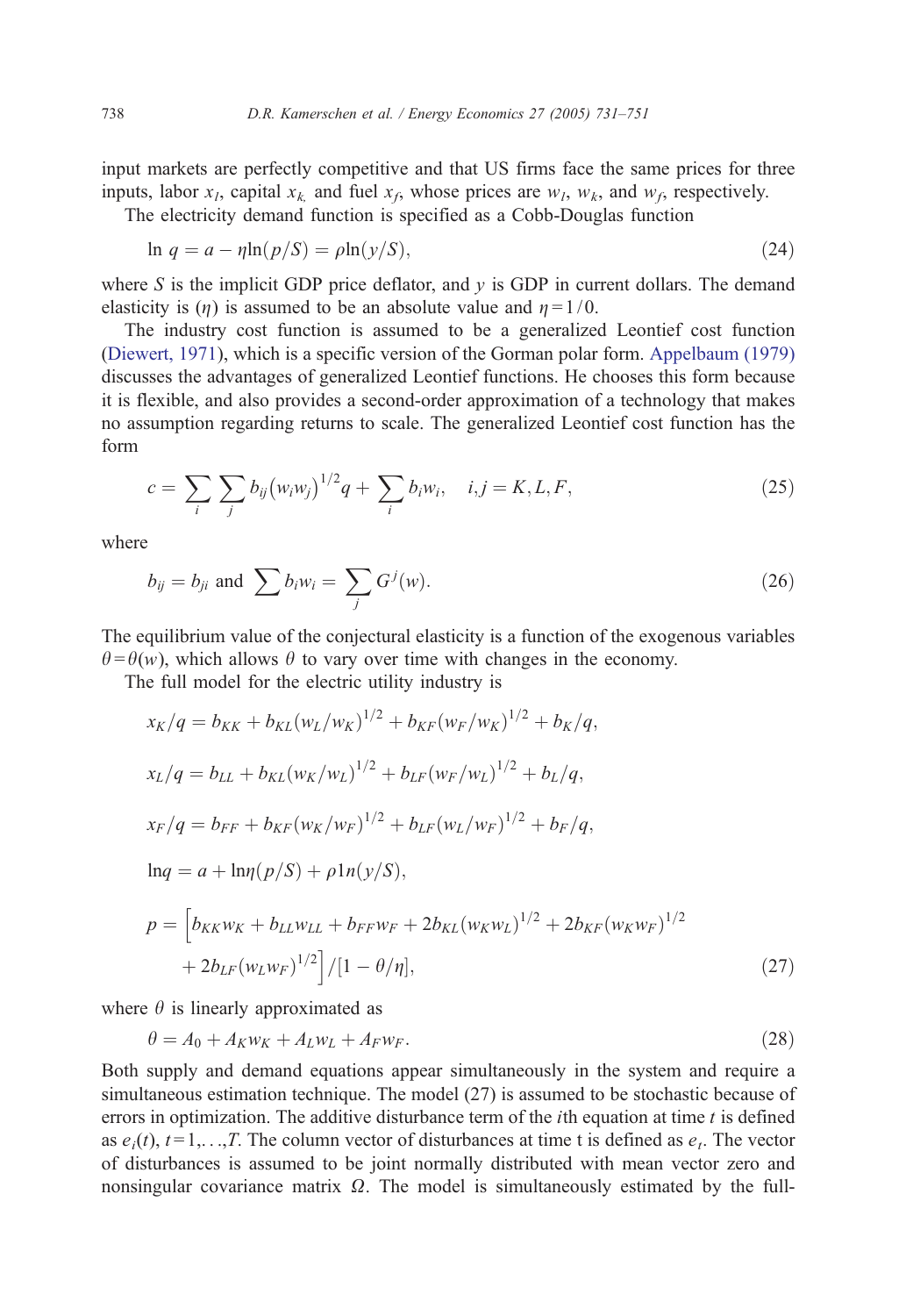information maximum-likelihood method. The endogenous variables are  $q$ ,  $p$ ,  $x<sub>K</sub>$ ,  $x<sub>L</sub>$ , and  $x_M$ , and all others are treated as exogenous.

$$
E[e^{j}(s)e^{j}(t)] = \Omega \quad \text{if } t = s
$$
  
= 0 if  $t \neq s$ . (29)

We estimate:

- (1) the conjectural elasticity for the industry,  $\theta$ , and
- (2) whether  $\theta = 0$ , is the perfectly competitive value of  $\theta$ . Since  $\theta$  is not a constant, and

$$
\theta = A_0 + A_K w_K + A_L w_L + A_F w_F, \tag{30}
$$

we test the null hypothesis that  $A_0 = A_L = A_F = A_K = 0$ .

# 3.2. Sample, data, and empirical methods

We use data from the *Monthly Energy Review, Survey of Current Business*, and *Moody's* Public Utility Manual to conduct our analyses. The first three equations in (27) estimate the cost-share equations of the various inputs. The fourth equation estimates a log-linear demand schedule. None of the parameter estimates in the fourth equation appear in the previous three equations, so there is no attempt to identify the supply equation. A loglinear demand schedule would be appropriate for most industries but perhaps not for electricity demand estimation. During times of severe weather, the electricity supply schedule might be extremely inelastic. It is also possible that during times of severe weather, customers are purchasing large amounts of electricity precisely when the price is highest. When a demand shock occurs, society must move along the production possibility frontier and face higher marginal electricity costs.

Economic intuition suggests that electricity should be a normal good and also have a positive own-price elasticity of demand. The presence of a negative income elasticity estimate, or a positive own-price elasticity estimate should raise suspicions that there is an identification problem. FIML estimates of (27) yield price and income elasticity estimates of  $-0.82$  and  $-1.13$ , respectively. The negative income elasticity estimate causes skepticism of the results. Even more troubling is the fact that the price and income elasticity estimates are both significant at the 1% level, making it more difficult to reject the questionable income elasticity estimate.

To account for the possible identification problem, we estimate the following modified version of (27),

$$
x_K/q = b_{KK} + b_{KL}(w_L/w_K)^{1/2} + b_{KF}(w_F/w_K)^{1/2} + b_K/q,
$$
  

$$
x_L/q = b_{LL} + b_{KL}(w_K/w_L)^{1/2} + b_{LF}(w_F/w_L)^{1/2} + b_L/q,
$$
 (31)

$$
x_F/q = b_{FF} + b_{KF}(w_K/w_F)^{1/2} + b_{LF}(w_Lw_F)^{1/2} + b_F/q,
$$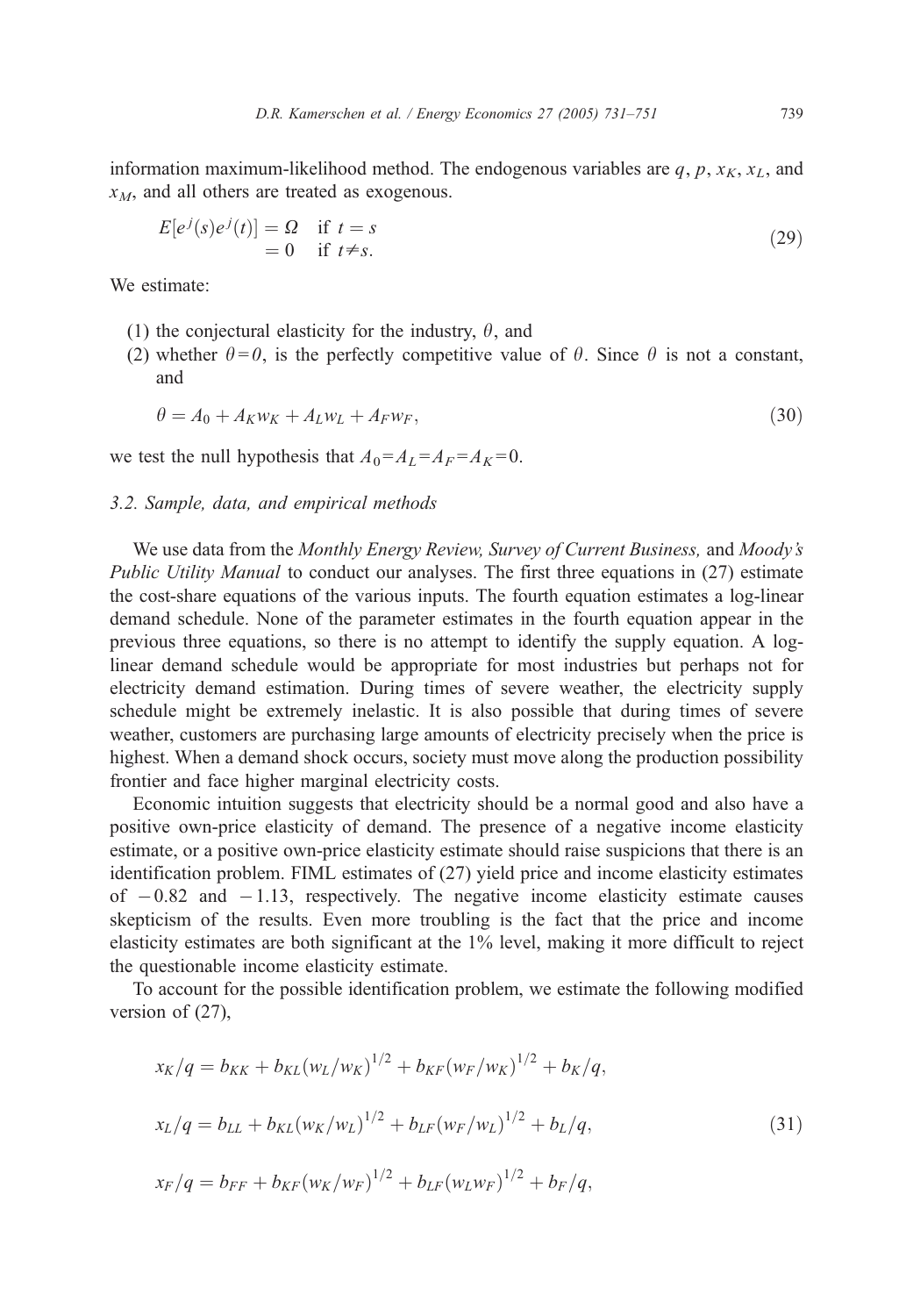740 D.R. Kamerschen et al. / Energy Economics 27 (2005) 731–751

$$
p = \left[ b_{KK} w_K + b_{LL} w_L + b_{FF} w_F = 2b_{KL} (w_K w_L)^{1/2} + 2b_{KF} (w_K w_F)^{1/2} + 2b_{LF} (w_L w_F)^{1/2} \right] / [1 - \theta / \eta],
$$

which does not include a demand schedule. [Kamerschen and Porter \(2004\)](#page-19-0) estimate the total electricity demand by 3SLS. Simultaneous equation approaches such as 3SLS can account for the identification problem, unlike a log-linear demand schedule. The 3SLS income elasticity estimates range between about 0.89 and 0.90 depending on the version. These estimates are far more plausible than the  $-1.13$  log-linear income elasticity estimate. The 3SLS price elasticity estimates range from about  $-0.13$  and  $-0.15$ . We substitute the  $-0.13$  price elasticity estimate into (29), and do not utilize the log-linear demand equation. The  $-0.13$  elasticity estimate corresponded to a simultaneous equation estimate that included both heating degree days and cooling degree days.

#### 3.3. Results

There are 13 free parameters in Eq. (31) to be estimated since the log-linear demand equation is excluded. The parameter estimates and *t*-statistics appear in Table 1.

The maximum likelihood estimates of the conjectural elasticity and market concentration measure  $(L=\theta / \eta)$  appear in [Table 2.](#page-10-0) As the conjectural elasticity term  $(\theta)$ approaches 0, the industry becomes less concentrated.

It is necessary to test whether  $\theta = 0$  to determine whether the underlying market structure might be perfectly competitive.  $\theta$  is evaluated at its sample mean to test if  $A_0 = A_L = A_F = A_K = 0$ . The results appear in [Table 3.](#page-10-0) The restriction  $A_0 = A_L = A_F = A_K = 0$  is a sufficient condition for  $\theta = 0$ . We evaluate  $\theta$  at its sample mean to test local significance.

The null hypothesis  $A_0 = A_L = A_F = A_K = 0$  is rejected. The one-sided 99% confidence intervals for  $\hat{\theta}$  is less than is greater than 0, and less than 1, suggesting that the industry is neither perfectly competitive or monopolistic.

Table 1 Eq.  $(31)$  parameter estimates and *t*-statistics

| Variable<br>Parameter estimate | $t$ -Statistic |
|--------------------------------|----------------|
| $0.000261***$<br>$b_{KK}$      | 7.6093         |
| 0.000489<br>$b_{LL}$           | 0.0878         |
| $0.000087***$<br>$b_{FF}$      | 6.4211         |
| $-0.000040$<br>$b_{KL}$        | $-0.0964$      |
| $-0.000061***$<br>$b_{KF}$     | $-4.6543$      |
| $0.000442***$<br>$b_{FL}$      | 6.8898         |
| $-217.372300$<br>$b_K$         | $-1.6597$      |
| 10,056.080000<br>$b_L$         | 1.5112         |
| $-200.653200***$<br>$b_F$      | $-12.853$      |
| 0.146872*<br>A <sub>0</sub>    | 2.5354         |
| $0.000442***$<br>$A_K$         | 6.0772         |
| $-0.000039$<br>$A_L$           | $-0.3077$      |
| $0.000301***$<br>$A_F$         | 7.0388         |

\*Statistically significant at the 10% level. \*\*Statistically significant at the 5% level. \*\*\*Statistically significant at the 1% level.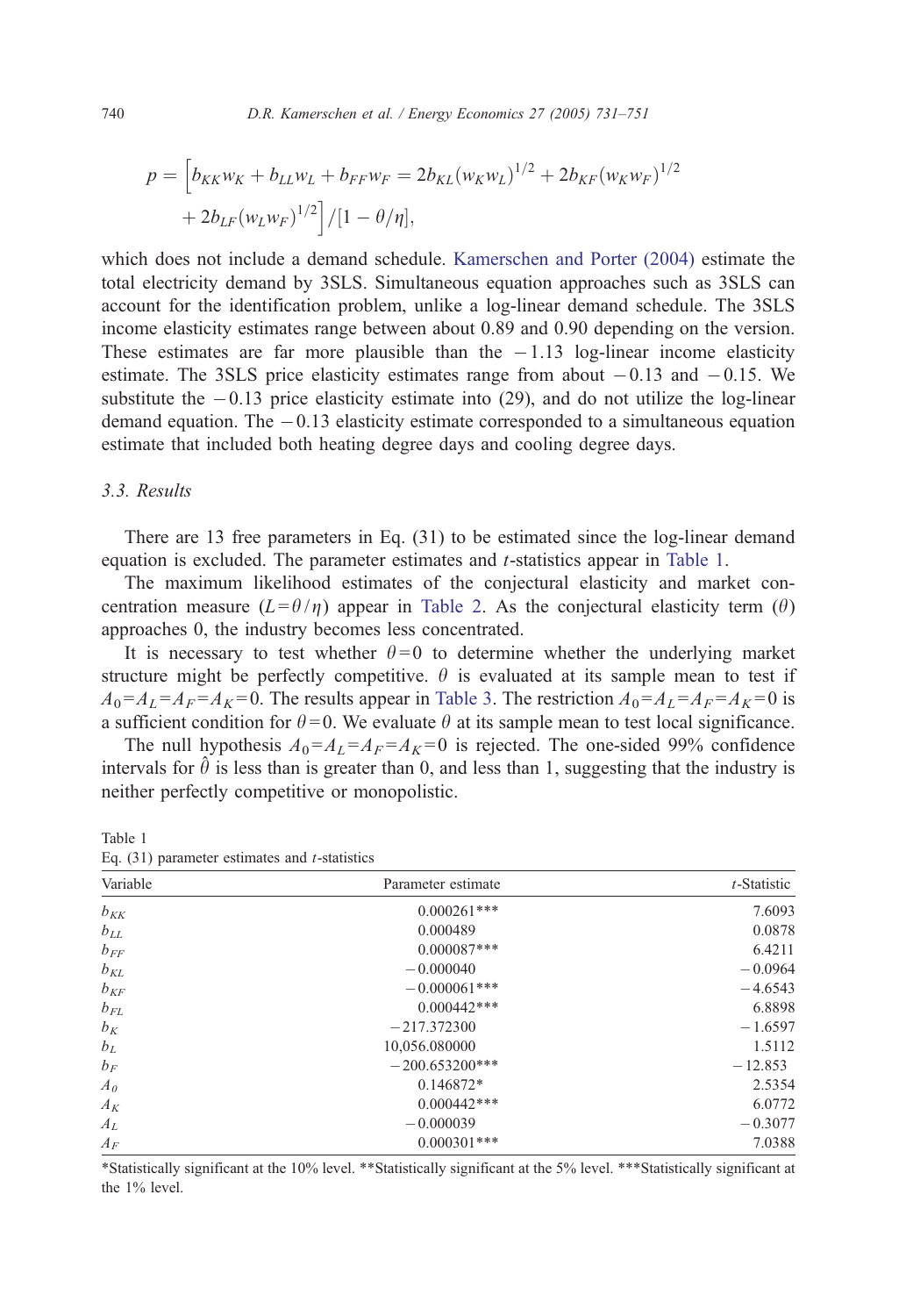<span id="page-10-0"></span>Table 2 Estimated conjectural elasticity  $(\theta)$ , 1973–1998

| Year | Conjectural elasticity |
|------|------------------------|
| 1973 | 0.13147                |
| 1974 | 0.13201                |
| 1975 | 0.13204                |
| 1976 | 0.13201                |
| 1977 | 0.13209                |
| 1978 | 0.13212                |
| 1979 | 0.13215                |
| 1980 | 0.13237                |
| 1981 | 0.13252                |
| 1982 | 0.13255                |
| 1983 | 0.13246                |
| 1984 | 0.13234                |
| 1985 | 0.13226                |
| 1986 | 0.13214                |
| 1987 | 0.13204                |
| 1988 | 0.13194                |
| 1989 | 0.13180                |
| 1990 | 0.13171                |
| 1991 | 0.13167                |
| 1992 | 0.13167                |
| 1993 | 0.13159                |
| 1994 | 0.13146                |
| 1995 | 0.13132                |
| 1996 | 0.13121                |
| 1997 | 0.13111                |
| 1998 | 0.13085                |

This result is similar to [Wolfram \(1999\)](#page-20-0) who conducted an empirical study of market power in the British electricity industry. Since British suppliers also faced inelastic industry demand, most oligopoly models predict prices in excess of marginal costs. While Wolfram found that prices were greater than marginal costs, full advantage was not taken of inelastic demand to raise prices as high as the models predict. She concludes (1999, p. 805), that "Regulatory constraints, the threat of entry, and financial contracts between the suppliers and their customers are considered as possible explanations for the observed price levels".

If the deregulation movement that began in 1995 actually made electricity markets less concentrated, then the value of  $\theta$  should decrease after 1995. Inspection of the  $\theta$  estimates

Table 3 Test for of null  $(\theta = 0)$ Restriction:  $A_0 = A_L = A_F = A_K = 0$  107.465  $\hat{\theta}$  evaluated at the sample mean  $\hat{\theta}$  $\hat{\theta}$  = 0.131855 (0.000771) 99% left-side confidence interval for  $\theta$  $\hat{\theta}$  and  $\hat{\theta}$  $\theta$  > 0.128966 Monopoly Test 99% right-side confidence interval for  $\hat{\theta}$  $\hat{\theta}$  and  $\hat{\theta}$  $\hat{\theta}$  < 0.134744

 $\chi^2$  statistic ( $\chi^2_{(4),0.01}$ =13.3).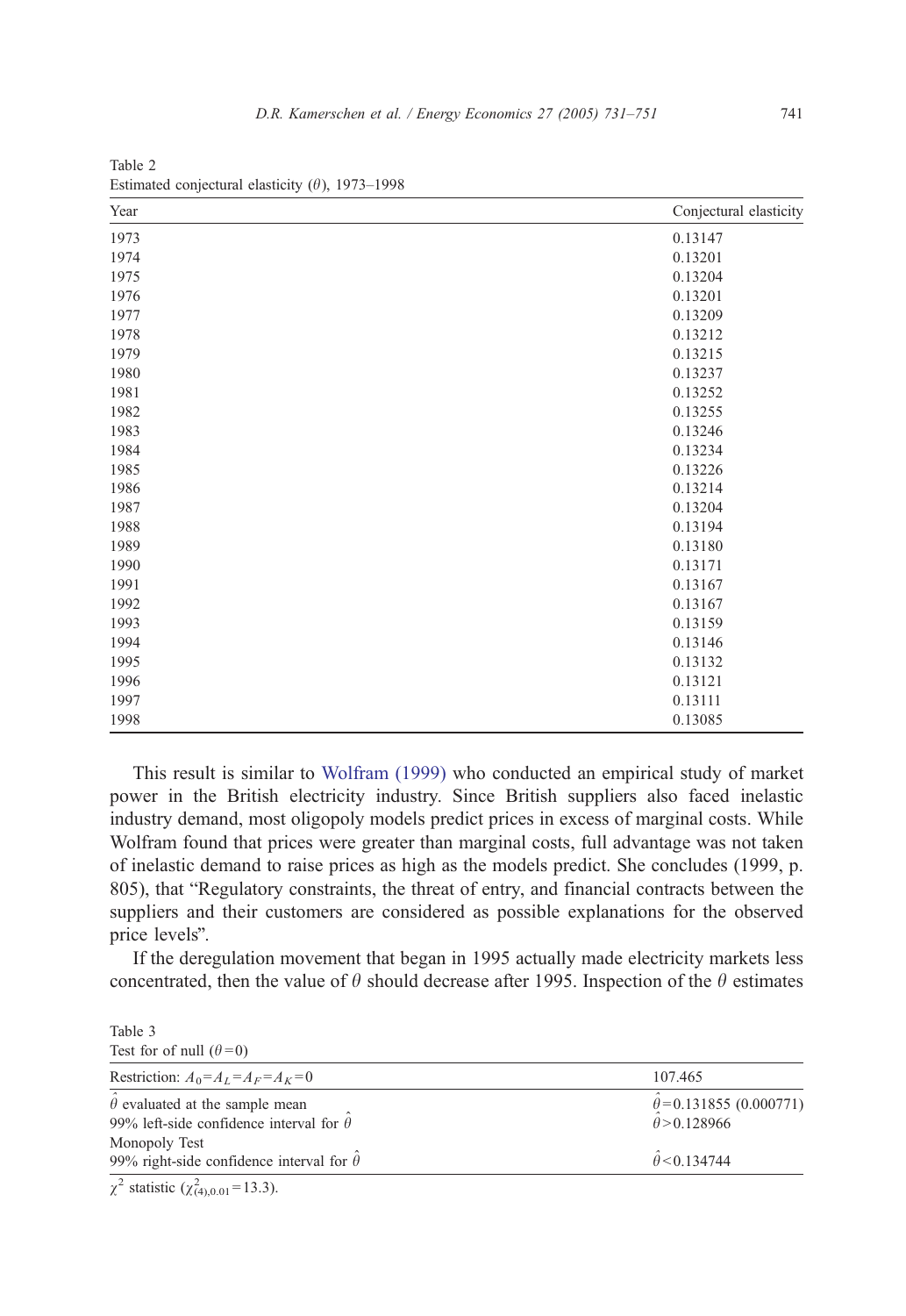shows that  $\hat{\theta}$  fell from 0.131324 in 1995 to 0.130852 in 1998, consistent with increased competition. We separated the data into to sets, pre-1996 data and 1996–1998 data. We evaluated  $\hat{\theta}$  at the sample means. The pre-1996  $\hat{\theta}$  value was 0.131993, while the 1996– 1998  $\hat{\theta}$  value was 0.131058.

Estimates of the conjectural elasticity term indicate that the electric utility industry is neither perfectly competitive nor monopolistic. The industry does not charge monopoly prices based on own-price elasticity estimates. This is probably due to the regulatory scrutiny and the potential entrants that the industry faces. More important is the long-term trend: the conjectural elasticity estimates peaked in 1982 and fell steadily thereafter, suggesting a decrease in market concentration. The conjectural elasticity estimate has continued to decline since 1995, when formal deregulation of wholesale markets began to be implemented. This suggests that the effects of these recent policies may be more modest than previously acknowledged.

#### 4. A structural approach

The CV approach is based on a reduced-form model. To check the robustness of our results, we tried to replicate them using a structural model. The structural model uses a translog cost function to estimate the Lerner Index (LI), a standard measure of industry concentration. The LI is defined simply as the difference between industry price and industry marginal cost, all divided by industry price. A perfectly competitive industry has a LI of zero, while a purely monopolistic industry has a LI of 1.

We estimate the LI for the US electricity industry. We estimate the marginal cost of producing aggregate electricity for the three primary consumer classes (residential, commercial, and industrial) and compare the marginal-cost estimate to the observed composite electricity markets. The marginal-cost estimates and observed prices are used to construct the Lerner Index for the electric utility industry to shed light on the trend of monopoly power in the electricity market.

#### 4.1. Translog models of electricity production

We begin with the translog production function proposed by [Christensen et al. \(1973\).](#page-19-0) This is a flexible form that allows for increasing or decreasing returns to scale and makes no assumption regarding homogeneity or input substitutability. The translog belongs to a class of functions that [Blackorby et al. \(1977\)](#page-19-0) refer to as general quadratic flexible forms. A three-input version of the translog production function ([Beattie and Taylor, 1985,](#page-18-0) p. 66) takes the form

$$
Q = b_0 x_1^{a_1} e^{b_1 x_1} x_2^{a_2} e^{b_2 x_2} x_3^{a_3} e^{b_3 x_3}, \tag{32}
$$

where Q represents output,  $x_1$ ,  $x_2$ , and  $x_3$  represent the three inputs, and the a's and b's are parameters. According to [Beattie and Taylor \(1985, p. 249\)](#page-18-0) the derivation of the indirect cost function from the translog production function is mathematically intractable. The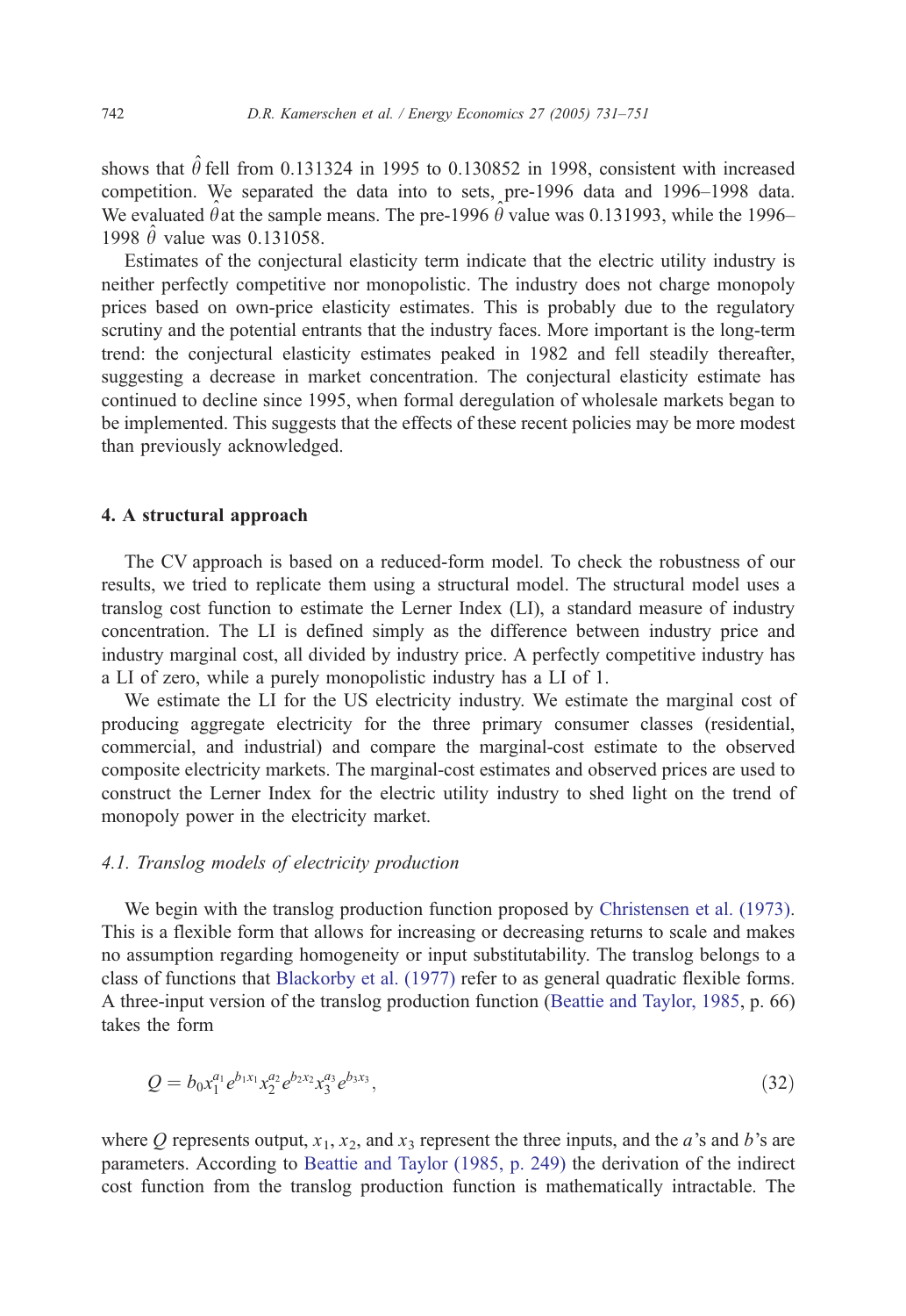translog production function must be approximated by a second-order Taylor-series expansion,

$$
\ln Q = b_0 + b_i \sum_i \ln x_i + \frac{1}{2} b_{ij} \sum_i \sum_j \ln x_i \ln x_j.
$$
 (33)

A time component is usually introduced into (33) to account for technological change. Since the production function is a second-order approximation, both t and  $t^2$  are added to the equation ([Coelli et al., 1998,](#page-19-0) p. 36). The addition of the technological change component allows (33) to be re-written as

$$
\ln Q = b_0 + b_i \sum_i \ln x_i + \frac{1}{2} b_{ij} \sum_i \sum_j \ln x_i \ln x_j + b_t t + b_{tt} t^2.
$$
 (34)

The annual percentage change in output resulting from technological change is estimated by taking the partial derivative of (34) with respect to time:

$$
\frac{\partial \ln Q}{\partial t} = b_t + 2tb_{tt}.\tag{35}
$$

The technological change format of (34) and (35) assumes Hicks-neutral technological change, which assumes that the shape of the isoquant does not does not change over time, and the marginal products of each input do not change. The Hicks-neutral cost function corresponding to (34) is

$$
\ln c^* = b_0 + b_Q \ln Q + \sum_i b_i \ln w_i + \sum_i b_{Qi} \ln Q \ln w_i + \frac{1}{2} \sum_i \sum_j b_{ij} \ln w_i \ln w_j + \frac{1}{2} b_{QQ} (\ln Q)^2 + b_t t + b_{tt} t^2 + v.
$$
\n(36)

Eq. (36) can be modified to account for non-neutral technological change by adding regressors that capture the cross effects of the inputs with time, and output with time,  $b_{kt}$ lnw<sub>k</sub>t +  $b_{lt}$ lnw<sub>l</sub>t +  $b_{ft}$ lnw<sub>l</sub>t +  $b_{Qt}$ lnQt. The modified version of (36) appears as

$$
\ln c^* = b_0 + b_Q \ln Q + \sum_i b_i \ln w_i + \sum_i b_{Qi} \ln Q \ln w_i + \frac{1}{2} \sum_i \sum_j b_{ij} \ln w_i \ln w_j
$$

$$
+ \frac{1}{2} b_{QQ} (\ln Q)^2 + \sum_i b_{ii} \ln w_i t + b_{Qi} \ln Qt + v. \tag{37}
$$

The large number of parameter estimates can lead to degrees-of-freedom or multicollinearity problems that will cause the estimates to be inefficient. [Christensen](#page-19-0) and Greene (1976), following [Zellner \(1962\),](#page-20-0) use Seemingly Unrelated Regression (SUR) to obtain more efficient estimates. The cost function is estimated simultaneously with the input demand equations which are derived by using Shepherd's lemma. Cost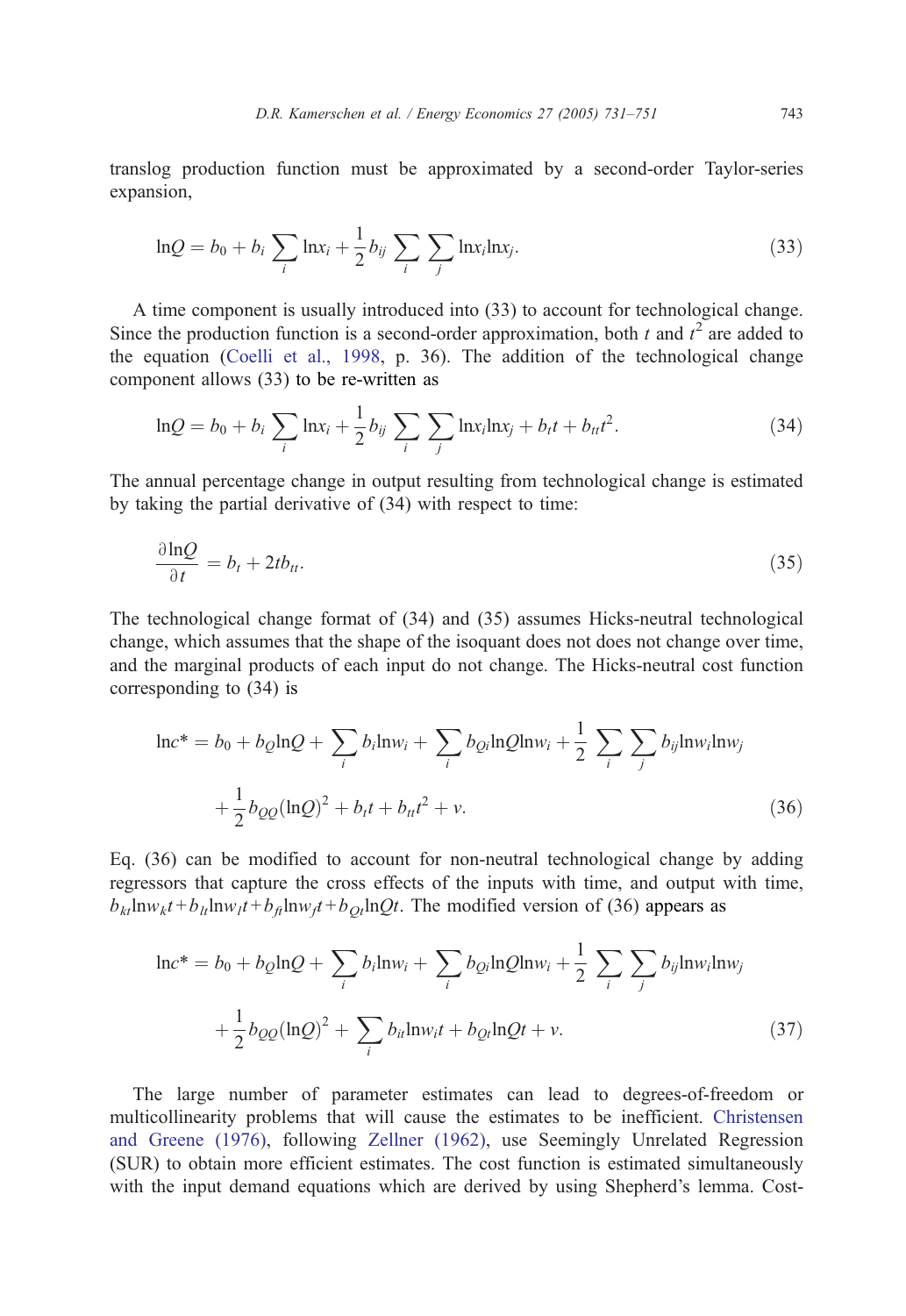share equations are the dependent variables in the input demand equations. The cost shares are

$$
s_k = (w_k x_k/c) = b_k b_{kk} \ln w_k + b_{kl} \ln w_l + b_{kf} \ln w_f + b_{kq} \ln Q + v_k,
$$
\n(38)

$$
s_l = (w_l x_l/c) = b_l + b_{ll} \ln w_l + b_{lk} \ln w_k + b_{lf} \ln w_f + b_{lq} \ln Q + v_l,
$$
\n(39)

$$
s_f = (w_f x_f/c) = b_f + b_{ff} \ln w_f + b_{fk} \ln w_k + b_{fl} \ln w_l + b_{fq} \ln Q + v_f.
$$
 (40)

One of the share equations must be dropped for the SUR estimation procedure to yield efficient maximum likelihood estimates. The results are the same regardless of which share equation is dropped.

The efficiency of parameter estimates is increased by placing restrictions on the cost function. Possible restrictions include homogeneity of degree one in prices, homotheticity, and homogeneity. If the cost function is derived from the neoclassical model, then the cost function should be homogeneous of degree one in prices. Homotheticity is imposed by the restriction  $b_{Qi} = 0$  (Eq. (37)). Likewise if  $b_{OO} = 0$ , then homogeneity is also imposed. The SUR approach combined with the restricting of the cost function can mitigate the degreesof-freedom problem.

Once the degrees-of-freedom problem is dealt with, the problem of how to allocate costs properly among the different customer classes arises. Electricity price and quantity data are disaggregated among the three primary customer classes, commercial, industrial and residential. If a given customer class purchases more electricity during peak hours, then it is inappropriate to assume that marginal generation costs are the same for all customers.

There is considerable evidence that instead of allocating marginal costs among customer classes by the percentage of electricity output that each class purchases, a multiple-output production model would be more appropriate. This approach was suggested by [Joskow and Schmalensee \(1983\).](#page-19-0)

[Hayashi et al. \(1985\)](#page-19-0) estimate marginal costs in a multi-output approach to study quasioptimal pricing rules under rate-of-return regulation. They find that prices were not quasioptimal, and that alternative pricing arrangements could be welfare-enhancing.

[Karlson \(1986\)](#page-19-0) tests the separability of inputs and outputs and determines that the multi-output approach was appropriate. Karlson estimates a translog production possibility frontier (PPF) among the three types of electricity output. He derives the marginal rates of transformation among outputs, and the marginal products of each input from the PPF. Each marginal rate of transformation equation and marginal product equation contain a separability term,  $\varphi_{mi}$  between each output and each input. If the joint null hypothesis of separability,

$$
H_0: \phi_{mj} = 0, \text{ for all } m, \text{ and all } j,
$$
\n
$$
(41)
$$

is rejected, then the multiple-output approach would be appropriate. Although Karlson find that none of the *individual* separability terms were significantly different from zero, he find that the joint null could be rejected well above the 99% significance level. This suggests that electricity should be modeled as a multiple-output activity, and that the electricity output should be distinguished by its customer class.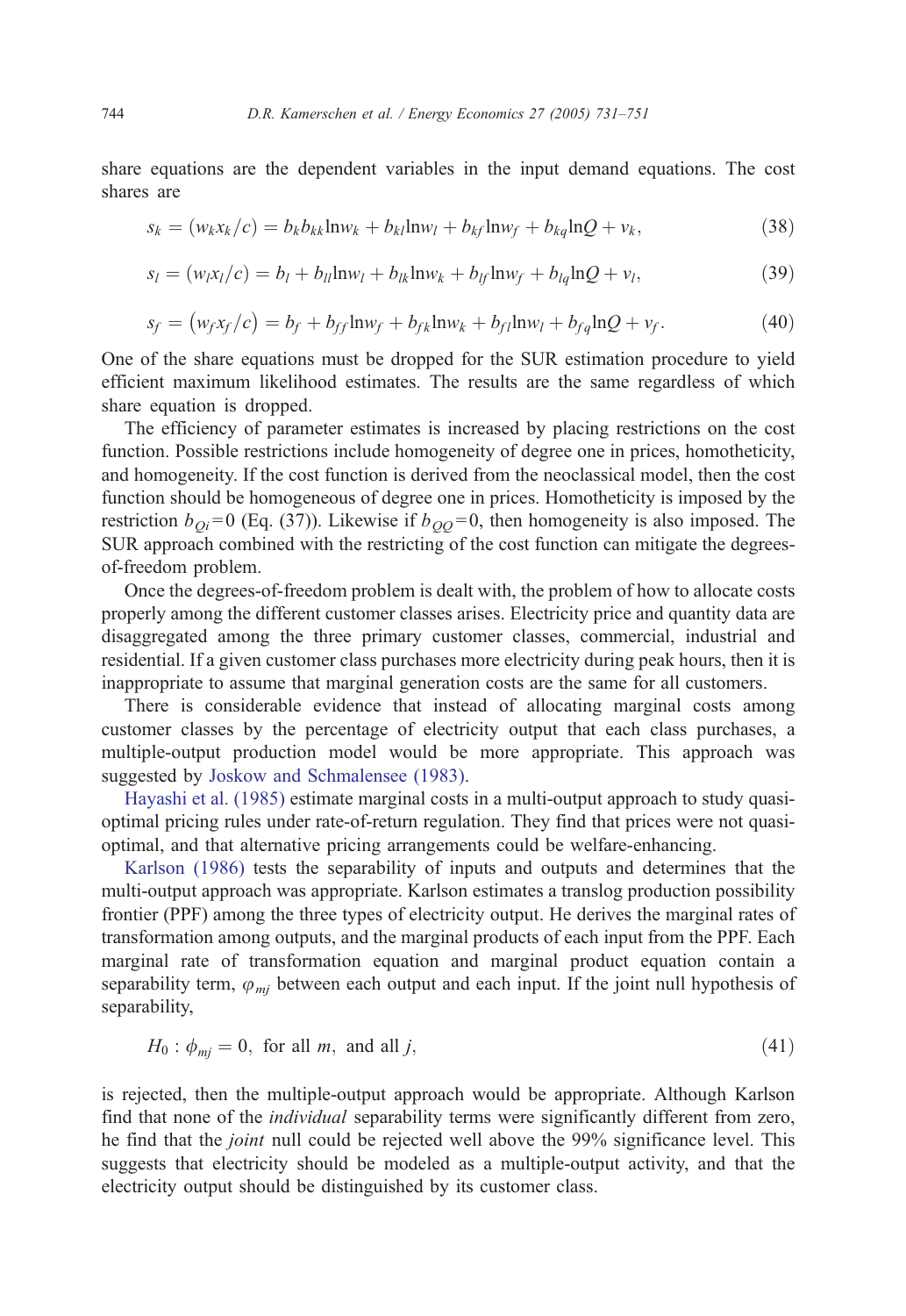Estimation of marginal costs requires that a modification be made to the translog cost function in (37), since total costs should be estimated by the multi-output translog cost rather than the single-output version of (43). The multi-output translog cost function used by [Burgess \(1974\)](#page-19-0) and [Caves et al. \(1980\)](#page-19-0) is

$$
\ln c^* = \alpha_0 + \sum_i \alpha_i \ln Q_i + \sum_i \beta_i \ln w_i + \frac{1}{2} \sum_i \sum_j \alpha_{ij} \ln Q_i \ln Q_j + \frac{1}{2} \sum_i \sum_j \beta_{ij} \ln w_i \ln w_j + \sum_i \sum_j \rho_{ij} \ln w_j.
$$
 (42)

The cost-share equation for each input is

$$
s_i = \beta_i + \sum_j \beta_{ij} \ln w_j + \sum_j \rho_{ij} \ln Q_j + v_i.
$$
\n(43)

The derivation of the marginal costs by product class is not as apparent since the derivative  $(\partial \ln C)/(\partial \ln Q_i)$  is in the form of an elasticity (where mc<sub>i</sub>=the marginal cost of the ith output).

$$
\frac{\partial \ln C}{\partial \ln Q_i} = \text{mc}_i \frac{Q_i}{c} = \alpha_i + \sum_j \alpha_{ij} \ln Q_j + \sum_j \rho_{ij} \ln w_j.
$$
 (44)

To obtain the marginal cost of the *i*th output,  $(\partial \ln C)/(\partial \ln Q_i)$  needs to be multiplied by  $(c)/(Q<sub>i</sub>)$ . The marginal cost of the *i*th output is

$$
mc_i = \left(\alpha_i + \sum_j \alpha_{ij} \ln Q_j + \sum_j \rho_{ij} \ln w_j\right) \frac{c}{Q_i}.
$$
\n(45)

The marginal cost estimates in (45) are used to construct Lerner Index for each of the customer markets.

# 4.2. Estimation procedure

We use a version of (45) to estimate the Lerner Index for the residential, commercial and industrial electricity markets. The technology is assumed to be Hicksneutral. A three-input, three-output estimation of (45) requires the estimation of 30 parameters (including time and time-squared), which leaves few degrees of freedom. To mitigate this potential problem, we impose homotheticity and homogeneity restrictions on the model. The homotheticity assumption restricts the output-input interaction terms  $\rho_{ii} = 0$ , and eliminates 9 of the 30 parameters. The homogeneity assumption restricts the interaction term between the various outputs  $\alpha_{ii} = 0$ , and eliminates an additional three parameters (since there are three electricity outputs). The combined homotheticity and homogeneity restrictions reduce the number of parameter estimates from 30 to 18.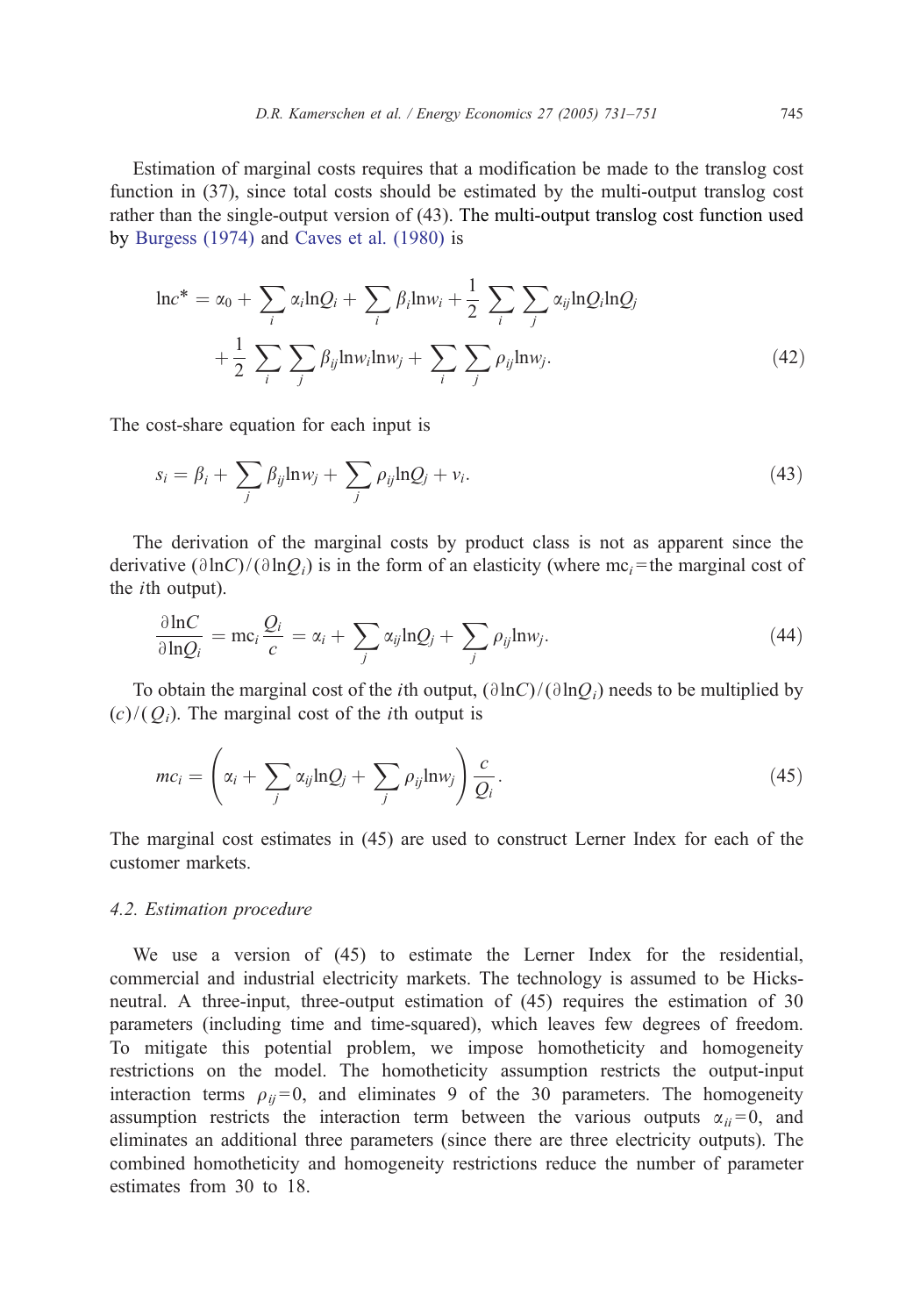The restricted version of (44) with inputs capital  $(K)$ , labor  $(L)$ , and fuel  $(F)$ , and outputs commercial ( $Q_C$ ), residential ( $Q_R$ ), and industrial electricity ( $Q_I$ ) is

$$
\ln c^* = \alpha_0 + \alpha_C \ln Q_C + \alpha_R \ln Q_R + \alpha_I \ln Q_I + \beta_K \ln w_K + \beta_L \ln w_L + \beta_F \ln w_F
$$
  
+ 
$$
\alpha_{CR} \ln Q_C \ln Q_R + \alpha_{CI} \ln Q_C \ln Q_I + \alpha_{RI} \ln Q_R \ln Q_I
$$
  
+ 
$$
\frac{1}{2} \left[ \beta_{KK} (\ln w_K)^2 + \beta_{LL} (\ln w_L)^2 + \beta_{FF} (\ln w_F)^2 \right] + \beta_{KL} \ln w_K \ln w_L
$$
  
+ 
$$
\beta_{KF} \ln w_K \ln w_F + \beta_{LF} \ln w_L \ln w_F + \beta_t t + \beta_{tt} t^2.
$$
 (46)

Eq. (46) is estimated by SUR. The inclusion of input cost-share equations in the system reduces the degrees of freedom problem. The input cost-share equations are identical to (43) except that the  $\rho_{ij} = 0$ , due to the homotheticity restriction. The restricted cost-share equations are

$$
s_i = \beta_i + \sum_j \beta_{ij} \ln w_j + v_i. \tag{47}
$$

Once the parameter estimates are determined, they can be used to estimate the marginal costs of producing electricity. The marginal cost estimates are identical to (45) except that once again the  $\rho_{ij}$  term is dropped. The modified version of (45) that does not include the  $\rho_{ij}$  term is

$$
\mathrm{mc}_i = \left(\alpha_1 + \sum_j \alpha_{ij} \mathrm{ln}Q_j\right) \frac{c}{Q_i}.\tag{48}
$$

Once the marginal cost has been estimated, we can calculate the Lerner Index. Since customer class data is collinear, we estimate only aggregate electricity marginal price rather than separate estimates by customer class.

# 4.3. Results

Translog estimates of aggregate electricity were completed. A single-output version of (46) has the form

$$
\ln c^* = \alpha_0 + \alpha_Q \ln Q + \beta_K \ln w_K + \beta_L \ln w_L + \beta_F \ln w_F
$$
  
+ 
$$
\frac{1}{2} \left[ \beta_{KK} (\ln w_K)^2 + \beta_{LL} (\ln w_L)^2 + \beta_{FF} (\ln w_F)^2 \right] + \beta_{KL} \ln w_K \ln w_L
$$
  
+ 
$$
\beta_{KF} \ln w_K \ln w_F + \beta_{LF} \ln w_L \ln w_F + \beta_{Qt} \ln Qt + \beta_t t + \beta_{tt} t^2.
$$
 (49)

The total electricity marginal cost estimate can be compared to actual prices. Estimated marginal costs can be compared to the observed total electricity price to investigate whether the industry has become less concentrated. The SUR estimates for Eq. (46) appear in [Table 4.](#page-16-0) We use the same data set described earlier.

The aggregate electricity price, estimated marginal production cost, and price-cost margin or Lerner Index are evaluated for the 1980s and 1990s period in [Table 5.](#page-16-0) The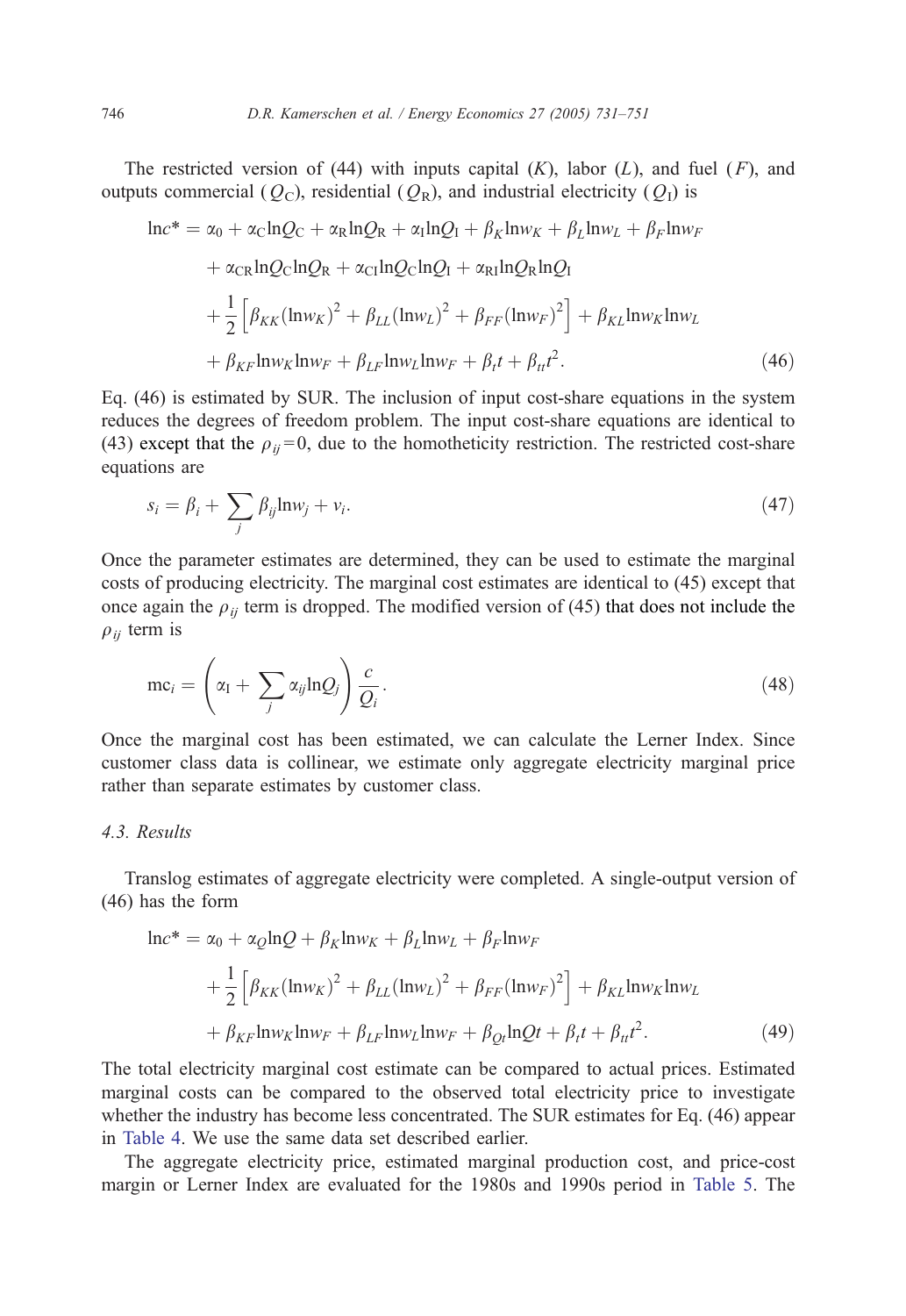| Variable       | Parameter estimate | t-Statistic |
|----------------|--------------------|-------------|
| A <sub>0</sub> | $-2.775998$        | $-0.948021$ |
| $\alpha_Q$     | 0.433765**         | 2.030211    |
| $\beta_K$      | $-0.333823**$      | $-2.179726$ |
| $\beta_L$      | 6.607682***        | 11.76475    |
| $\beta_F$      | $-0.064516$        | $-1.031417$ |
| $\beta_{KK}$   | $0.098037**$       | 2.471167    |
| $\beta_{LL}$   | $-2.396696***$     | $-8.455533$ |
| $\beta_{FF}$   | $0.026673***$      | 3.866116    |
| $\beta_{KL}$   | 0.045613           | 1.359360    |
| $\beta_{KF}$   | $-0.015025$        | $-1.274965$ |
| $\beta_{FL}$   | 0.009633           | 0.900644    |
| $\beta_{Qt}$   | 0.000178           | 0.220245    |
| $\beta_t$      | $0.036332*$        | 1.987557    |
| $\beta_{tt}$   | $-0.002056***$     | $-2.737459$ |

<span id="page-16-0"></span>Table 4 Translog total electricity parameter estimates

\*Statistically significant at the 10% level. \*\*Statistically significant at the 5% level. \*\*\*Statistically significant at the 1% level.

estimated price-cost margins (or Lerner Index) fell from about 0.22 in 1981 to 0.05 in 1998. The downward trend suggests that the industry was becoming less concentrated during that period. The Lerner Index in electric industry fluctuated moderately from 1988 to 1994, increased from 1995 to 1997, then decreased in 1998. Any effectiveness of the electricity restructuring legislation was not seen until 1998, when the Lerner Index fell, although it was still higher than several years from 1987 to 1997.

Table 5

Aggregate electricity price, estimated marginal production cost, and Lerner Index, 1981–1998

| Year | Total electricity price <sup>a</sup> | Estimated marginal production cost <sup>a</sup> | Lerner Index or price-cost margin |
|------|--------------------------------------|-------------------------------------------------|-----------------------------------|
| 1981 | 5.5                                  | 4.307                                           | 0.21676                           |
| 1982 | 6.1                                  | 4.981                                           | 0.18336                           |
| 1983 | 6.3                                  | 5.332                                           | 0.15353                           |
| 1984 | 6.25                                 | 5.453                                           | 0.12747                           |
| 1985 | 6.44                                 | 5.858                                           | 0.09032                           |
| 1986 | 6.44                                 | 6.140                                           | 0.04655                           |
| 1987 | 6.37                                 | 6.260                                           | 0.01714                           |
| 1988 | 6.35                                 | 5.968                                           | 0.06003                           |
| 1989 | 6.45                                 | 6.218                                           | 0.03587                           |
| 1990 | 6.57                                 | 6.290                                           | 0.04258                           |
| 1991 | 6.75                                 | 6.474                                           | 0.04088                           |
| 1992 | 6.82                                 | 6.584                                           | 0.03450                           |
| 1993 | 6.93                                 | 6.561                                           | 0.05323                           |
| 1994 | 6.91                                 | 6.662                                           | 0.03581                           |
| 1995 | 6.89                                 | 6.513                                           | 0.05467                           |
| 1996 | 6.86                                 | 6.397                                           | 0.06749                           |
| 1997 | 6.85                                 | 6.244                                           | 0.08842                           |
| 1998 | 6.74                                 | 6.398                                           | 0.05072                           |

<sup>a</sup> Cents per kilowatt hour.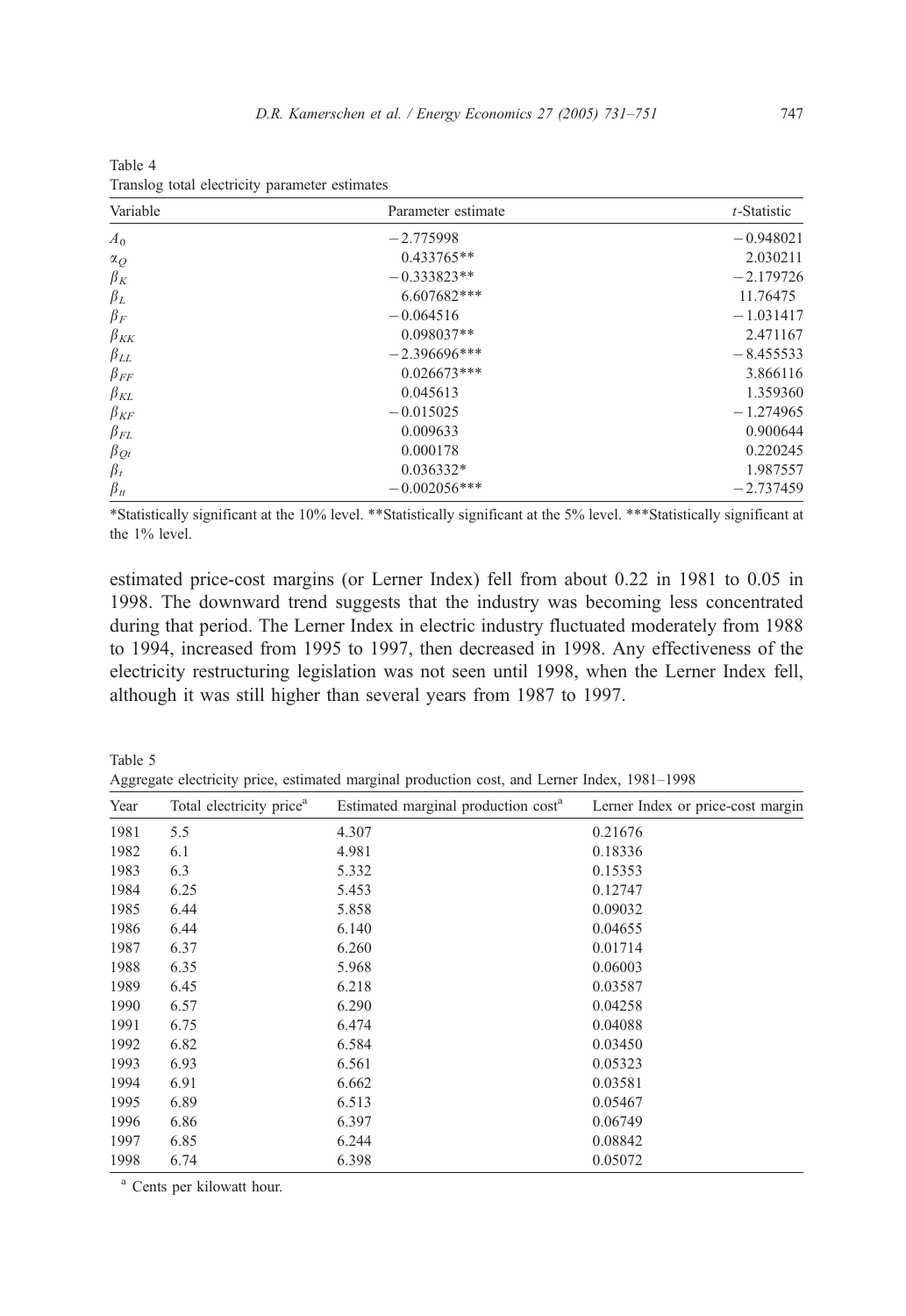| Author (Year)               | Industry                                       | Lerner Index    |
|-----------------------------|------------------------------------------------|-----------------|
| Bresnahan (1982)            | Automobiles                                    | $0.100 - 0.340$ |
| Appelbaum (1982)            | Rubber                                         | 0.049           |
|                             | Textile                                        | 0.072           |
|                             | <b>Electrical Machinery</b>                    | 0.198           |
|                             | Tobacco                                        | 0.648           |
| Porter (1983)               | Railroads (in collusive phase)                 | 0.40            |
| Lopez (1984)                | Food Processing                                | 0.504           |
| <b>Roberts</b> (1984)       | Coffee Roasting (largest/second largest firms) | 0.055/0.025     |
| Spiller and Favro (1984)    | Banks (Regulated, large firms/small firms)     | 0.88/0.21       |
|                             | Banks (Deregulated, large firms/small firms)   | 0.40/0.16       |
| <b>Suslow</b> (1986)        | Aluminum                                       | 0.590           |
| Slade (1995)                | Retail Gasoline                                | 0.100           |
| Karp and Perloff (1989a)    | Rice Exports (largest estimate)                | 0.11            |
| Karp and Perloff (1989b)    | Small Black and White TVs in Japan             | 0.58            |
| Buschena and Perloff (1991) | Philippines Coconut Oil                        | 0.89            |
| Wann and Sexton (1992)      | Fruit Cocktail                                 | 1.41            |
| Gasmi et al. (1992)         | Soft Drinks (Coke/Pepsi post 1976)             | 0.64/0.56       |
| Ellison $(1994)$            | Railroads (in collusive phase)                 | 0.472           |
| Deodhar and Sheldon (1995)  | German Bananas                                 | 0.26            |
| Taylor and Zona (1997)      | AT&T (long-distance telephony)                 | 0.88            |
| Genesove and Mullin (1998)  | Sugar Refining 1880-1914                       | 0.05            |
| Hyde and Perloff (1998)     | Australian Retail Meats                        | $\approx 0$     |

Table 6 Lerner estimates for selected industries

Sources: The above studies are cited in part or whole in [Bresnahan \(1989, Table 17.1, p. 1051\),](#page-19-0) [Carlton and](#page-19-0) Perloff (2005, Table 8.7, p. 277), and in [Church and Ware \(2000, Table 12.4, p. 447\).](#page-19-0)

To see how these estimates of the Lerner Index for the US electric industry compare to other industries, Table 6 summarizes recent evidence on Lerner indices in various industries, some of which exhibit considerable monopoly power. The table shows the authors, date of publication, and estimated Lerner Index.<sup>7</sup> In general, the Lerner Index for the US electricity industry is considerably lower than that of most of the industries shown in Table 6.

#### 5. Summary and conclusion

A nationwide movement to deregulate (more precisely, restructure) electric utilities emerged in the 1990s. The process gained momentum on December 20, 1995, when the California Public Utility Commission (CPUC) issued an opinion that California electricity consumers should be able to choose their provider by 2003. On September 23, 1996, California Governor Pete Wilson signed Assembly Bill 1890 into law, mandating a 10% rate cut for most electricity customers, and allowing most customers to choose their

<sup>7</sup> [Wolfram \(1999, Table 1, p. 813\)](#page-20-0) shows numerous values for price-cost markups for the British electricity industry. The British electricity prices are generally more than 20% above marginal costs, but are well below these predicted in traditional oligopoly models for an industry facing an inelastic demand. Of course, the UK is not like the US in that the UK rivals compete in a unified, national market.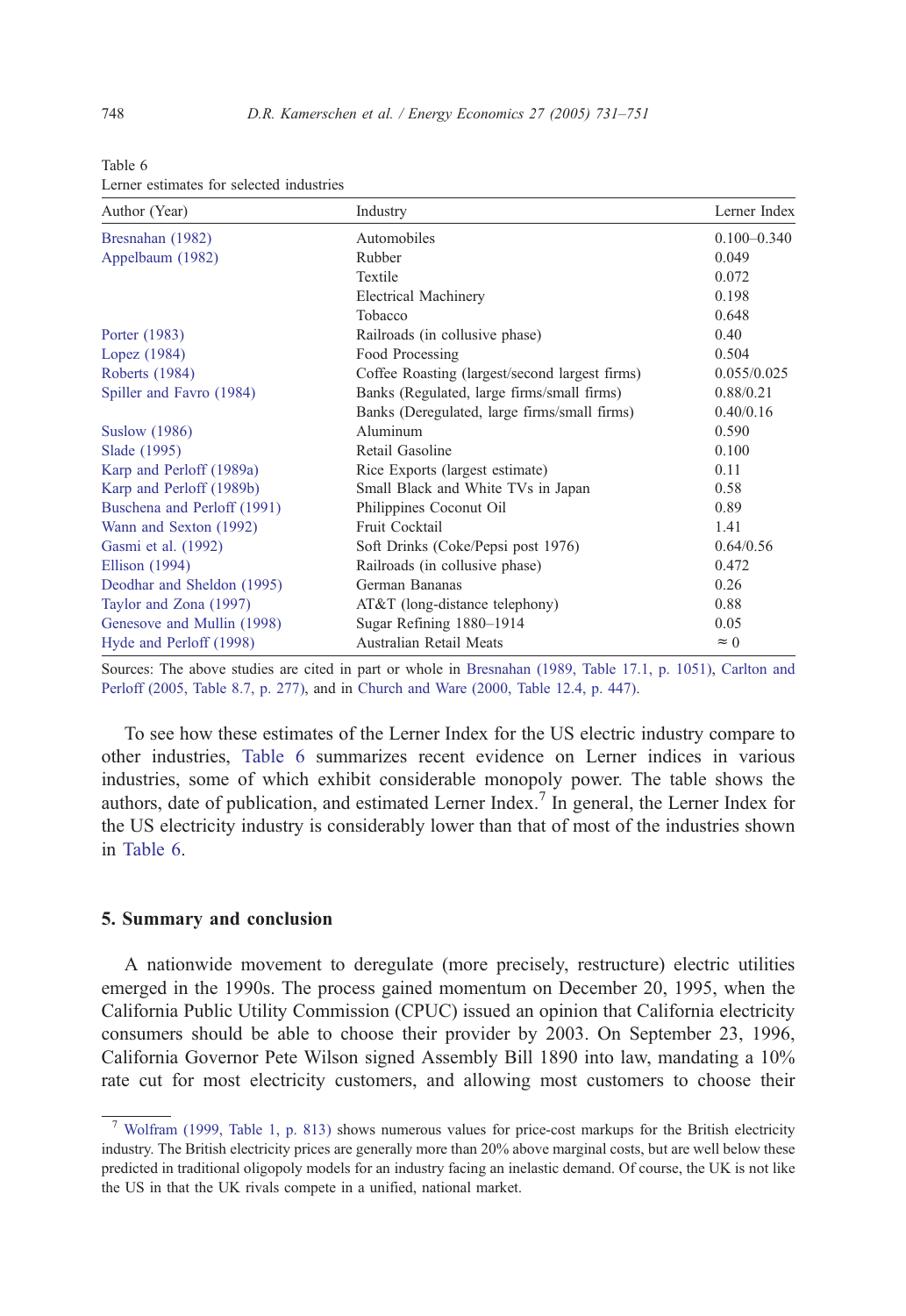<span id="page-18-0"></span>provider by 1998 ([LaBorde, 1998:](#page-20-0) R8). In the wake of California's action, legislation to deregulate electric utilities has been proposed or adopted in every state in the country. However, there is concern that California's subsequent energy crisis may be in part the result of rushing the deregulating of the retail electric markets (see, e.g., [Smith, 2000\)](#page-20-0). If California is a bellwether for what other states may face in their deregulated markets, the deregulation movement may be arrested or slowed considerably. According to [Joskow](#page-19-0) (2001), the problem in California was not inherent with deregulation, but rather with the way California implemented its reforms combined with "a good deal of bad luck and ineffective government responses." Making competition more intense has proved to more difficult that states anticipated, largely because erratic wholesale prices have increased retail rates and a credit crunch has decreased the pool of competitors (see, e.g., [Smith, 2005\)](#page-20-0).

While not directly addressing broader issues related to competition per se, we find compelling evidence that the electric industry was becoming less concentrated during the 1980s, before the reforms discussed above were implemented. In the 1990s, the picture is less clear. Our estimated Lerner Index fell steadily from 1981 to 1987, fluctuated moderately from 1988 to 1994, increased from 1995 to 1997, and fell again in 1998. According to the conjectural variation approach, the electricity industry has become gradually and consistently less concentrated from 1982 to 1998. Indeed, the CV parameter is steadily declining long before deregulation, and the rate of decline following 1995 is about the same as that before 1995. Perhaps it is too early to tell what deregulation has accomplished or will accomplish in the future, but it is clear that electricity markets were opening up even before the formal deregulation of the late 1990s.

Thus, our results are consistent with the view that deregulation has (so far) not had a measurable effect on economic performance. This leaves us with a mystery. Why was the industry gradually becoming less concentrated without major changes in the regulatory framework? Was it technological or organizational change, or changes in de facto regulation that are difficult to discern? This problem has not really been addressed in the prior literature. In a sense, our results weaken the case for formal deregulation, or at least suggest that competition was gradually being introduced anyway, even without deliberate action by regulators. Of course, we ignore important controversies over the "meaning of competition" ([Hayek, 1948\)](#page-19-0), such as actual versus potential competition, static equilibrium versus dynamic process notions of competition, and the like ([Machovec, 1995\)](#page-20-0). Still, our findings suggest that the story of electricity restructuring in the 1990s is more subtle and complex than is often recognized.

#### Acknowledgements

We thank Fred Bateman, Charles DeLorme, William Lastrapes, and David Robinson for helpful comments and suggestions.

# References

Appelbaum, E., 1979. Testing price taking behavior. Journal of Econometrics 9, 283 – 294. Appelbaum, E., 1982. The estimation of the degree of monopoly power. Journal of Econometrics 19, 287 – 299. Beattie, BR., Taylor, R.C., 1985. The Economics of Production. John Wiley & Sons, New York.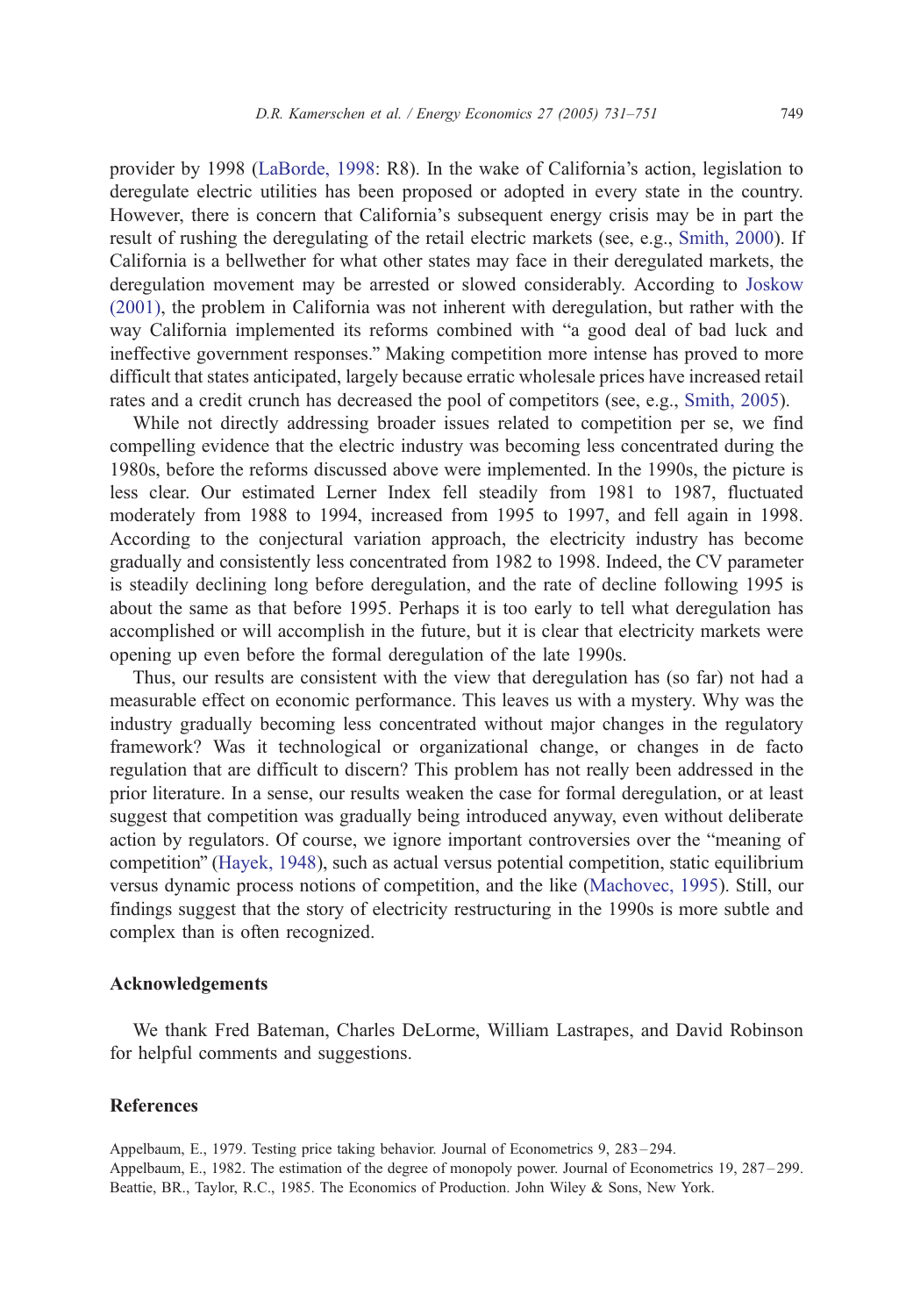- <span id="page-19-0"></span>Blackorby, C., Primont, D., Russell, R.R., 1977. On testing separability restrictions with flexible functional forms. Journal of Econometrics 5, 195-209.
- Bresnahan, T.F., 1982. The oligopoly solution concept is identified. Economics Letters 10, 87–92.
- Bresnahan, T.F., 1989. Empirical studies of industries with market power. In: Schmalensee, R., Willig, R. (Eds.), Handbook of Industrial Organization. North-Holland, Amsterdam, pp. 1011-1057.
- Burgess, D.F., 1974. A cost minimization approach to import demand equations. Review of Economics and Statistics 56, 225 – 234.
- Buschena, D.E., Perloff, J.M., 1991. The creation of dominant firm market power in the coconut oil export market. American Journal of Agricultural Economics 73, 1000-1008.
- Carlton, D.W., Perloff, J.M., 2005. Modern Industrial Organization, 4th ed. Addison-Wesley, New York.
- Caves, D.W., Christensen, L.R., Tretheway, M.W., 1980. Flexible cost functions for multi-product firms. Review of Economics and Statistics 62, 477 – 481.
- Christensen, L.R., Greene, W.H., 1976. Economies of scale in US electric power generation. Journal of Political Economy 84 (4),  $655 - 676$ .
- Christensen, L.R., Jorgenson, D., Lau, L.J., 1973. Transcendental logarithmic production frontiers. Review of Economics and Statistics 55, 28 – 45.
- Church, J.M., Ware, R., 2000. Industrial Organization. Irwin McGraw Hill, Homewood, IL.
- Coelli, T., Rao, D.S.P., Battese, G.E., 1998. An Introduction to Efficiency and Productivity Analysis. Kluwer Academic Publishers, Boston.
- Cowling, K., Waterson, M., 1976. Price-cost margins and market structure. Economica 43, 267 274.
- Danielson, A.L., Gupta, N.K., Klein, P.G., 1999. Contracts and the institutional environment for electricity reform. Electricity Journal 12, 51-60.
- Daughety, A.F., 1985. Reconsidering Cournot: the Cournot equilibrium is consistent. Rand Journal of Economics 16, 368 – 379.
- Deodhar, S.Y., Sheldon, I.M., 1995. Is foreign trade (im)perfectly competitive?: an analysis of the German market for banana Imports. Journal of Agricultural Economics 46 (3), 336 – 348.
- Diewert, W.E., 1971. An application of the Shepherd duality theorem: a generalized Leontief production function. Journal of Political Economy 79, 481 – 507.
- Ellison, G., 1994. Theories of cartel stability and the joint executive committee. Rand Journal of Economics 25,  $37 - 57$
- Fischer, T., Kamerschen, D.R., 2003. Price-cost margins in the US airline industry using a conjectural variation approach. Journal of Transport Economics and Policy 37, 225 – 258.
- Gasmi, F., Laffont, J.J., Vuong, Q., 1992. Econometric analysis of collusive behavior in a soft drink market. Journal of Economics and Management Strategy 1, 277 – 311.
- Genesove, D., Mullin, W., 1998. Testing static oligopoly models: conduct and cost in the sugar industry, 1890– 1914. Rand Journal of Economics 29, 355 – 377.
- Gorman, W.M., 1953. Community preference fields. Econometrica 21, 63 80.
- Hayashi, P.M., Sevier, M., Trapani, J.M., 1985. Pricing efficiency under rate-of-return regulation: some empirical evidence for the electric utility industry. Southern Economic Journal 51, 76–792.
- Hayek, F.A., 1948. The meaning of competition. Hayek, Individualism and Economic Order. University of Chicago Press, Chicago, pp. 92-106.
- Hyde, C.E., Perloff, J.M., 1998. Multi-market market power estimation: the Australian retail meat sector. Applied Economics 30, 1169 – 1176.
- Iwata, G., 1974. Measurement of conjectural variations in oligopoly. Econometrica 42, 267 274.
- Joskow, P., 2001. California's electricity crisis, NBER Working Paper No. 8442.
- Joskow, P., Schmalensee, R., 1983. Markets for Power: An Analysis of Electrical Utility Deregulation. MIT Press, Cambridge, MA.
- Kamerschen, D.R., Porter, D.V., 2004. The demand for residential, industrial and total electricity, 1973–1998. Energy Economics 26,  $87-100$ .
- Karlson, S.H., 1986. Multiple-output production and pricing in electric utilities. Southern Economic Journal 53,  $73 - 86.$
- Karp, L.S., Perloff, J.M., 1989a. Oligopoly in the rice export market. The Review of Economics and Statistics 71,  $462 - 470.$